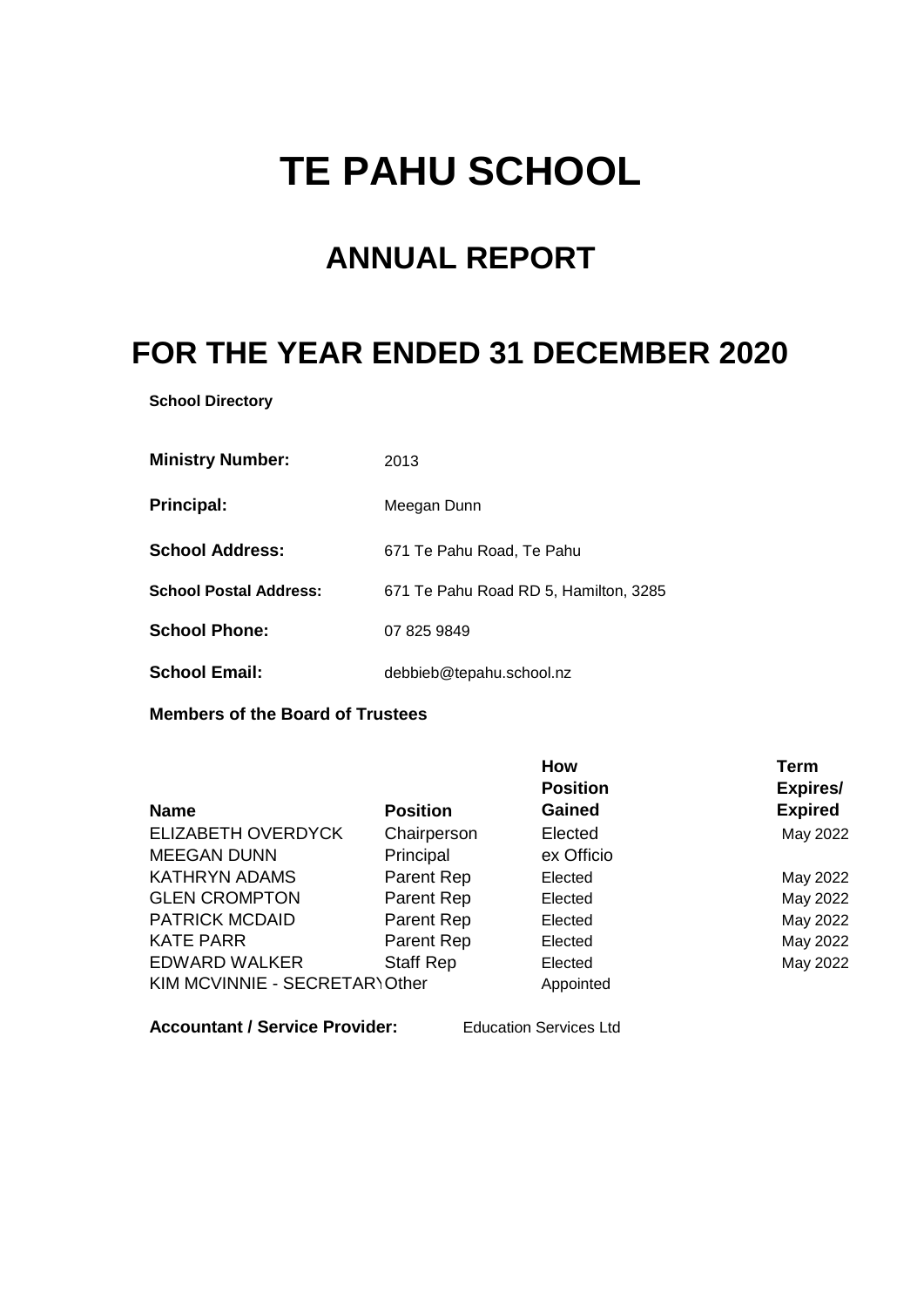# **TE PAHU SCHOOL**

Annual Report - For the year ended 31 December 2020

## **Index**

#### **Page Statement**

### **Financial Statements**

- 1 Statement of Responsibility
- 2 Statement of Comprehensive Revenue and Expense
- 3 Statement of Changes in Net Assets/Equity
- 4 Statement of Financial Position
- 5 Statement of Cash Flows
- 6 21 Notes to the Financial Statements

### **Other Information**

Analysis of Variance

Kiwisport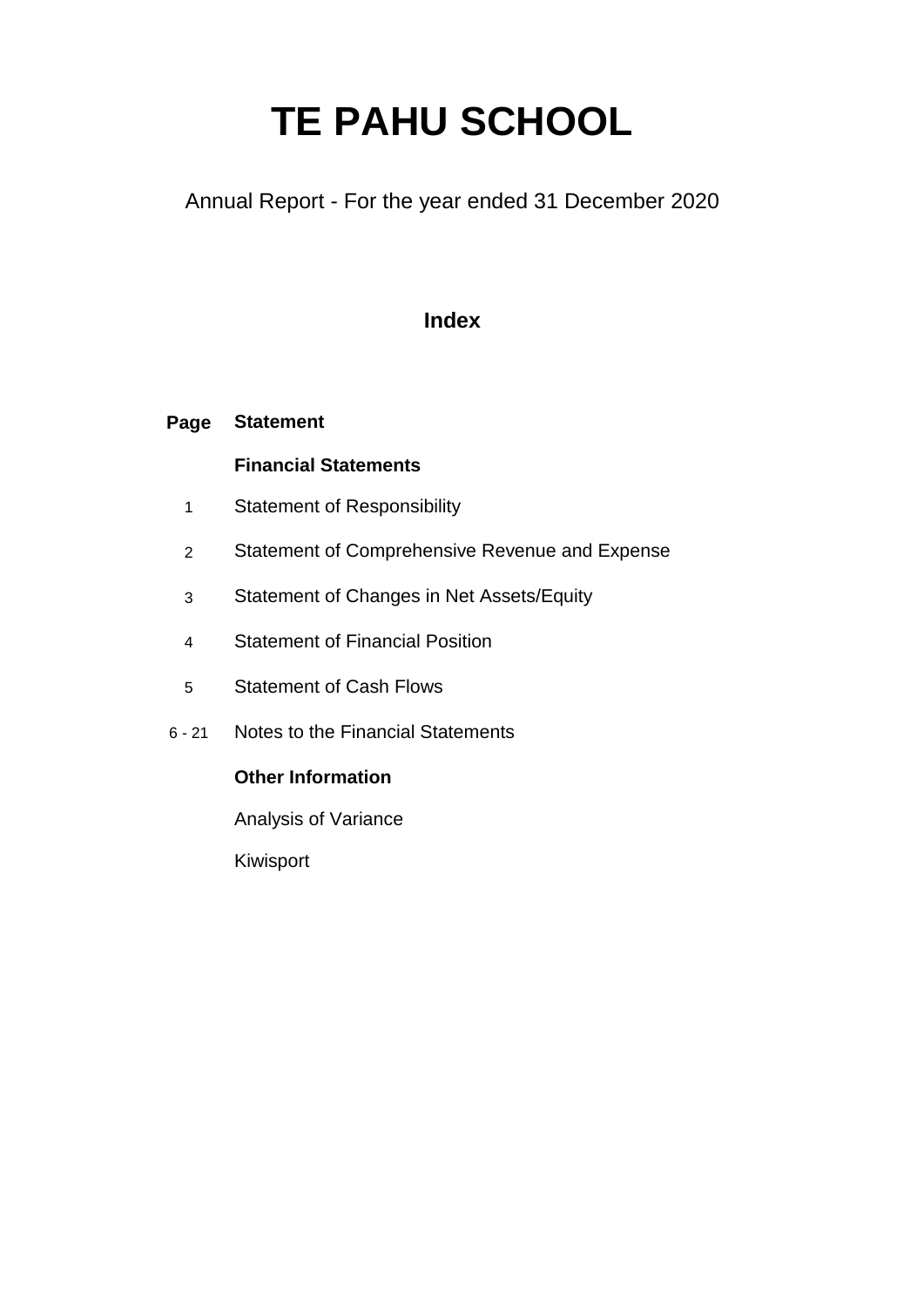## **Te Pahu School**

## **Statement of Responsibility**

For the year ended 31 December 2020

The Board of Trustees accepts responsibility for the preparation of the annual financial statements and the judgements used in these financial statements,

The management (including the principal and others as directed by the Board) accepts responsibility for establishing and maintaining a system of internal controls designed to provide reasonable assurance as to the integrity and reliability of the school's financial reporting.

It is the opinion of the Board and management that the annual financial statements for the financial year ended 31 December 2020 fairly reflects the financial position and operations of the school.

The School's 2020 financial statements are authorised for issue by the Board.

**Board Chairperson** 

Full Nanie of Principa

 $\pi$ <sup>i</sup>

Signature o ncinal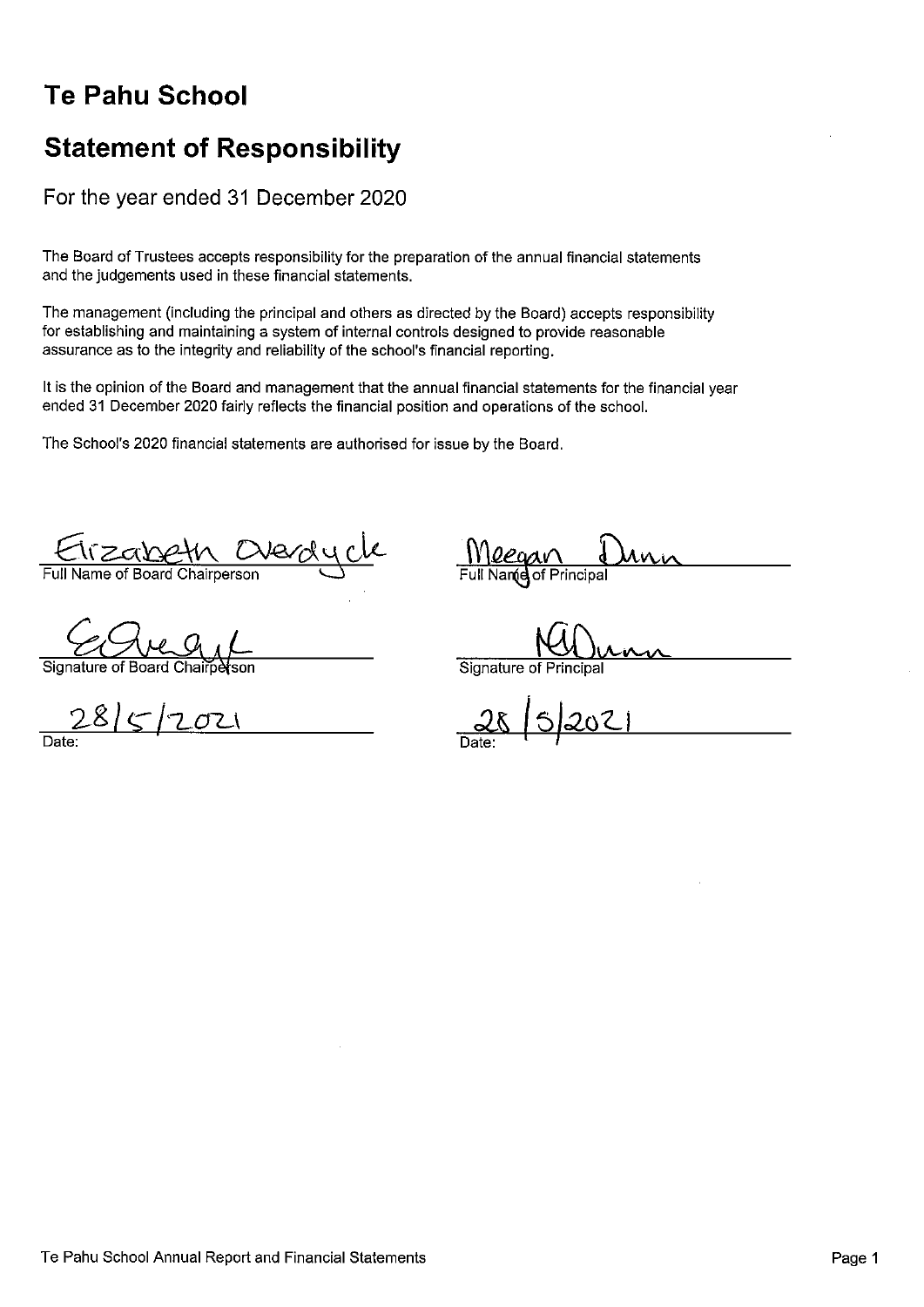## **Te Pahu School Statement of Comprehensive Revenue and Expense**

For the year ended 31 December 2020

|                                                      |                | 2020         | 2020<br><b>Budget</b> | 2019                |
|------------------------------------------------------|----------------|--------------|-----------------------|---------------------|
|                                                      | <b>Notes</b>   | Actual<br>\$ | (Unaudited)<br>\$     | <b>Actual</b><br>\$ |
| Revenue                                              |                |              |                       |                     |
| <b>Government Grants</b>                             |                | 979,192      | 970,848               | 860,218             |
| <b>Locally Raised Funds</b>                          | $\frac{2}{3}$  | 55,024       | 50,660                | 80,566              |
| Interest income                                      |                | 282          | 500                   | 2,355               |
|                                                      |                | 1,034,498    | 1,022,008             | 943,139             |
| <b>Expenses</b>                                      |                |              |                       |                     |
| <b>Locally Raised Funds</b>                          | 3              | 32,847       | 14,450                | 44,636              |
| <b>Learning Resources</b>                            | 4              | 701,072      | 692,466               | 597,431             |
| Administration                                       | 5              | 79,275       | 84,763                | 78,646              |
| Finance                                              |                | 442          |                       | 193                 |
| Property                                             | 6              | 199,603      | 216,102               | 219,068             |
| Depreciation                                         | $\overline{7}$ | 29,031       | 25,000                | 30,886              |
|                                                      |                | 1,042,270    | 1,032,781             | 970,860             |
| Net Surplus / (Deficit) for the year                 |                | (7, 772)     | (10, 773)             | (27, 721)           |
| Other Comprehensive Revenue and Expenses             |                |              |                       |                     |
| Total Comprehensive Revenue and Expense for the Year |                | (7, 772)     | (10,773)              | (27,721)            |

The above Statement of Comprehensive Revenue and Expense should be read

in conjunction with the accompanying notes which form part of these financial statements.

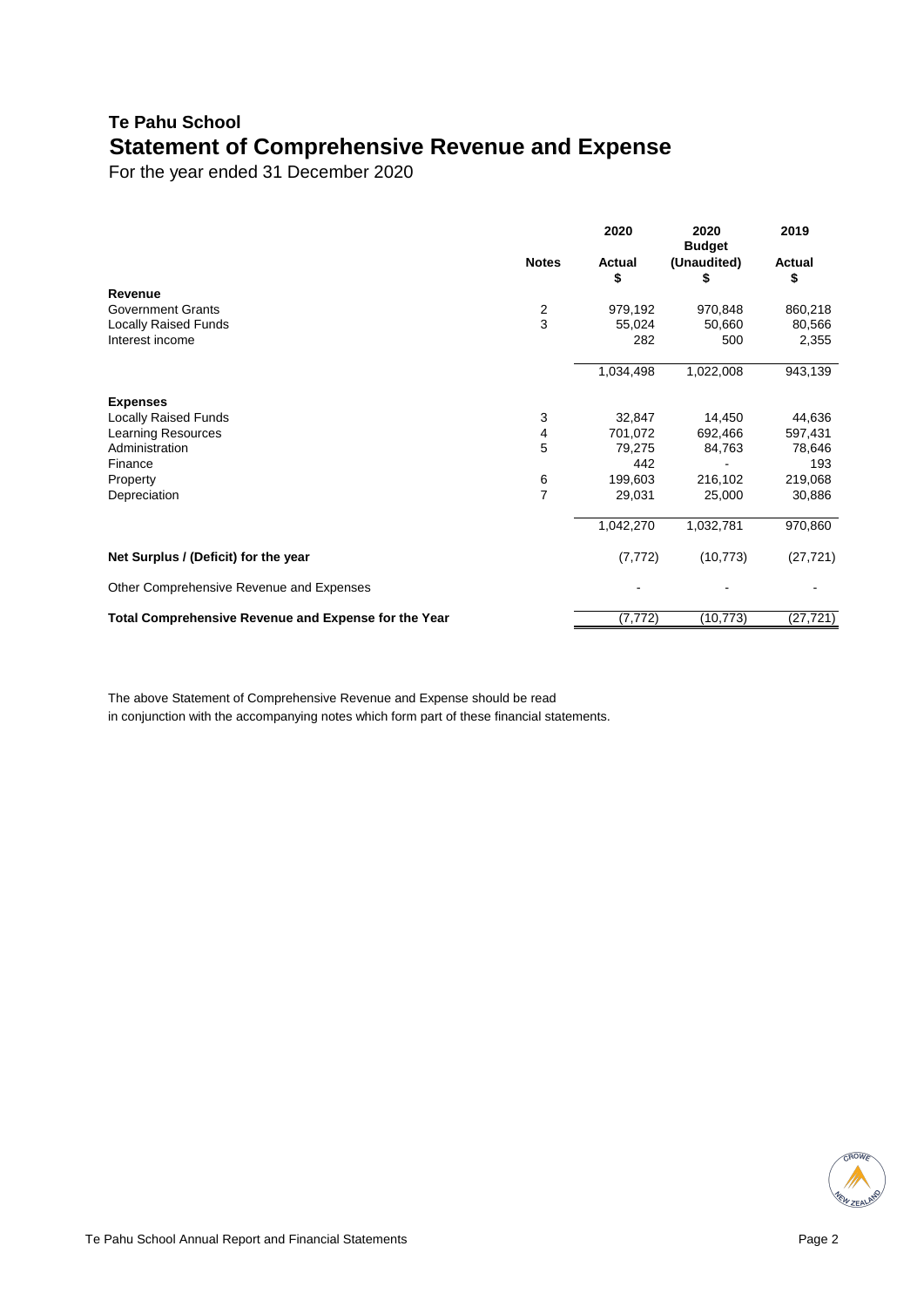## **Te Pahu School Statement of Changes in Net Assets/Equity**

For the year ended 31 December 2020

|                                                                                                              | <b>Notes</b> | Actual<br>2020<br>\$ | <b>Budget</b><br>(Unaudited)<br>2020<br>\$ | Actual<br>2019<br>\$ |
|--------------------------------------------------------------------------------------------------------------|--------------|----------------------|--------------------------------------------|----------------------|
| <b>Balance at 1 January</b>                                                                                  |              | 191.800              | 219,521                                    | 219,521              |
| Total comprehensive revenue and expense for the year<br>Capital Contributions from the Ministry of Education |              | (7, 772)             | (10, 773)                                  | (27, 721)            |
| <b>Equity at 31 December</b>                                                                                 | 23           | 184,028              | 208,748                                    | 191,800              |
| <b>Retained Earnings</b>                                                                                     |              | 184,028              | 208,748                                    | 191,800              |
| <b>Equity at 31 December</b>                                                                                 |              | 184,028              | 208,748                                    | 191,800              |

The above Statement of Changes in Net Assets/Equity should be read in conjunction with the accompanying notes which form part of these financial statements.

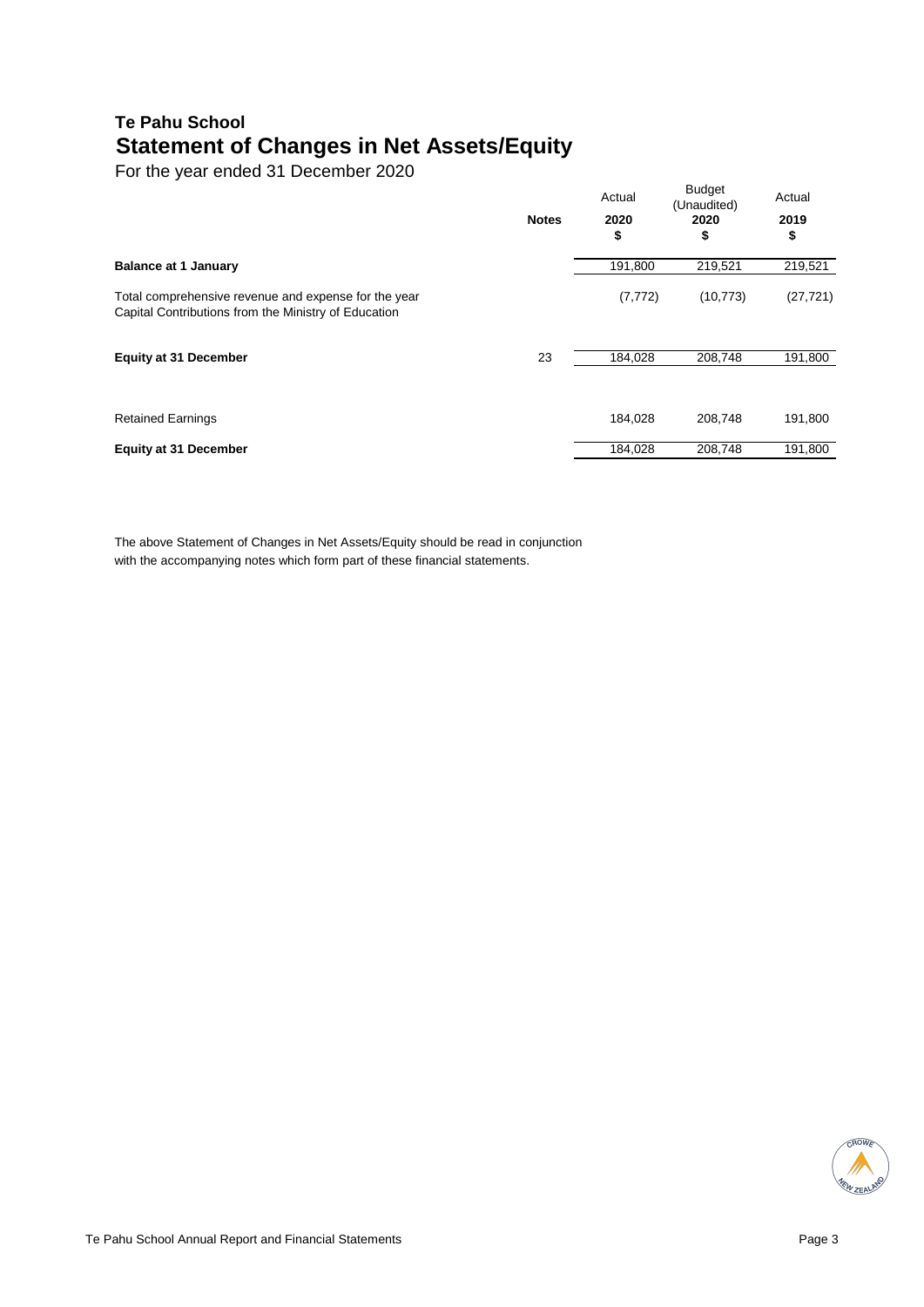### **Te Pahu School Statement of Financial Position**

As at 31 December 2020

|                                               |              | 2020                | 2020<br><b>Budget</b> | 2019                |
|-----------------------------------------------|--------------|---------------------|-----------------------|---------------------|
|                                               | <b>Notes</b> | <b>Actual</b><br>\$ | (Unaudited)<br>\$     | <b>Actual</b><br>\$ |
| <b>Current Assets</b>                         |              |                     |                       |                     |
| Cash and Cash Equivalents                     | 8            | 94,730              | 20,039                | 12,560              |
| <b>Accounts Receivable</b>                    | 9            | 53,222              | 42,705                | 23,961              |
| <b>GST Receivable</b>                         |              | L.                  | 3,092                 | 3,319               |
| Prepayments                                   |              | 2,481               | 1,522                 | 3,058               |
| Inventories                                   | 10           | 2,611               | 2,812                 | 2,306               |
| Investments                                   | 11           | 40,394              | 71,057                | 73,121              |
|                                               |              | 193,438             | 141,227               | 118,325             |
| <b>Current Liabilities</b>                    |              |                     |                       |                     |
| <b>GST Payable</b>                            |              | 8,939               |                       |                     |
| <b>Accounts Payable</b>                       | 13           | 64,426              | 54,066                | 42,945              |
| Provision for Cyclical Maintenance            | 14           | 6,309               |                       | 900                 |
| Painting Contract Liability - Current Portion | 15           | 7,639               | 7,639                 | 7,639               |
| Finance Lease Liability - Current Portion     | 16           | 6,198               | 7,211                 | 4,547               |
| Funds held for Capital Works Projects         | 17           | 35,807              |                       |                     |
|                                               |              | 129,318             | 68,916                | 56,031              |
| <b>Working Capital Surplus/(Deficit)</b>      |              | 64,120              | 72,311                | 62,294              |
| <b>Non-current Assets</b>                     |              |                     |                       |                     |
| Property, Plant and Equipment                 | 12           | 172,233             | 176,309               | 178,075             |
|                                               |              | 172,233             | 176,309               | 178,075             |
| <b>Non-current Liabilities</b>                |              |                     |                       |                     |
| Provision for Cyclical Maintenance            | 14           | 36,513              | 32,382                | 33,248              |
| <b>Painting Contract Liability</b>            | 15           | 5,729               |                       | 12,413              |
| <b>Finance Lease Liability</b>                | 16           | 10,083              | 7,490                 | 2,908               |
|                                               |              | 52,325              | 39,872                | 48,569              |
| <b>Net Assets</b>                             |              | 184,028             | 208,748               | 191,800             |
|                                               |              |                     |                       |                     |
| <b>Equity</b>                                 |              | 184,028             | 208,748               | 191,800             |

The above Statement of Financial Position should be read in conjunction

with the accompanying notes which form part of these financial statements.

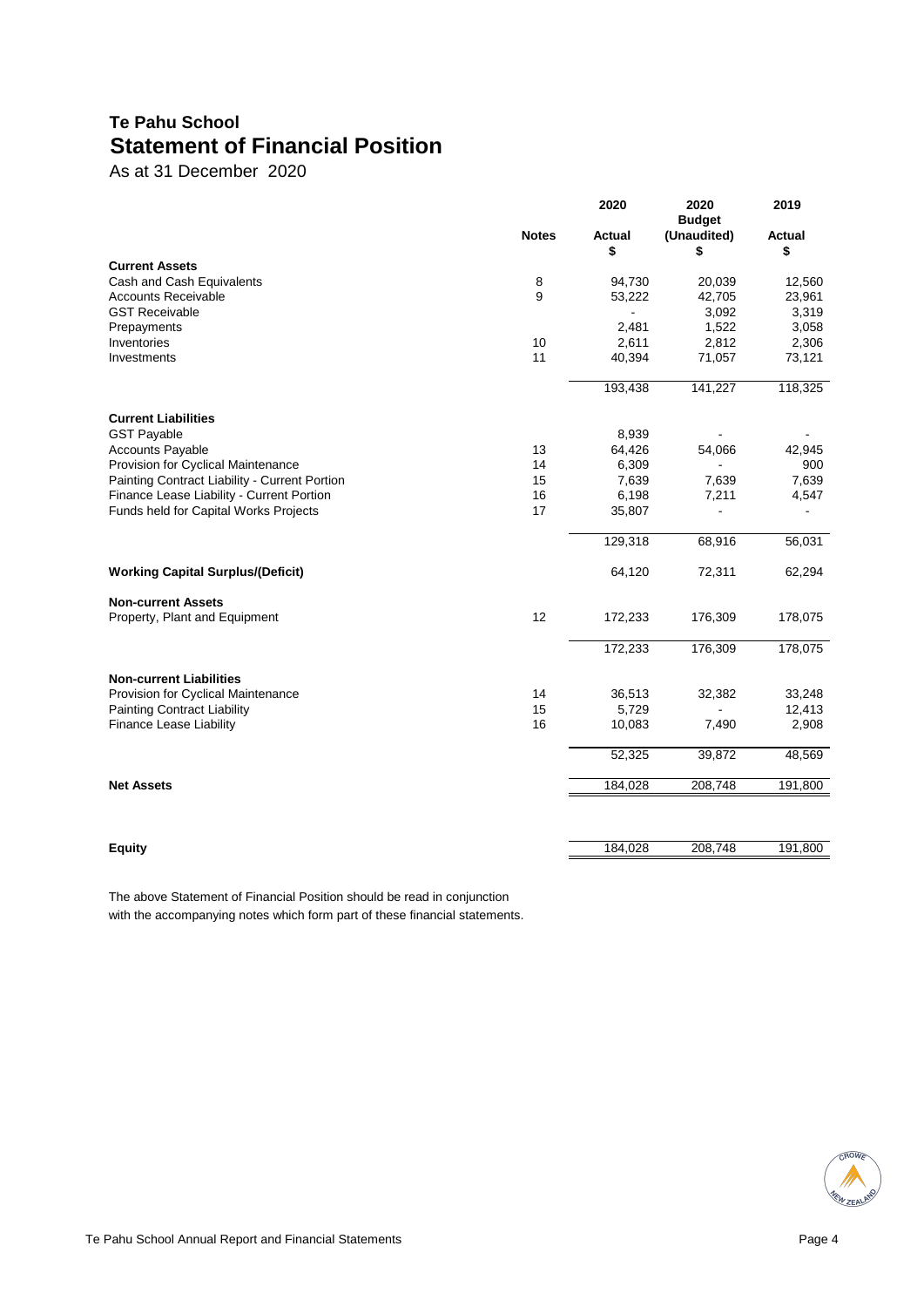### **Te Pahu School Statement of Cash Flows**

For the year ended 31 December 2020

| (Unaudited)<br><b>Note</b><br><b>Actual</b><br><b>Actual</b><br>\$<br>\$<br>\$<br><b>Cash flows from Operating Activities</b><br><b>Government Grants</b><br>214,270<br>198,958<br>197,662<br><b>Locally Raised Funds</b><br>53,743<br>30,560<br>80,566<br>Goods and Services Tax (net)<br>12,258<br>(227)<br>Payments to Employees<br>(87, 259)<br>(106, 886)<br>(84, 598)<br>Payments to Suppliers<br>(159, 665)<br>(160, 731)<br>(129, 817)<br>Cyclical Maintenance Payments in the year<br>(1,000)<br><b>Interest Paid</b><br>(193)<br>(442)<br><b>Interest Received</b><br>500<br>661<br>2,499<br>12,690<br>Net cash from/(to) Operating Activities<br>33,566<br>14,603<br><b>Cash flows from Investing Activities</b><br>Purchase of Property Plant & Equipment (and Intangibles)<br>(6, 156)<br>(8,784)<br>Purchase of Investments<br>(40, 394)<br>Proceeds from Sale of Investments<br>73,121<br>(6, 156)<br>23,943<br>Net cash from/(to) Investing Activities<br>$\blacksquare$<br><b>Cash flows from Financing Activities</b><br><b>Finance Lease Payments</b><br>(5, 199)<br>(4, 462)<br>(4,835)<br>(6,684)<br>(7,639)<br>(6,685)<br>Painting contract payments<br><b>Funds Held for Capital Works Projects</b><br>35,807<br>(12, 474)<br>(11, 884)<br>Net cash from/(to) Financing Activities<br>24,661<br>82.170<br>2.129<br>(5,350)<br>Net increase/(decrease) in cash and cash equivalents<br>8<br>Cash and cash equivalents at the beginning of the year<br>12,560<br>17,910<br>17,910<br>94,730<br>20,039<br>12,560<br>8<br>Cash and cash equivalents at the end of the year |  | 2020 | 2020<br><b>Budget</b> | 2019 |  |
|-----------------------------------------------------------------------------------------------------------------------------------------------------------------------------------------------------------------------------------------------------------------------------------------------------------------------------------------------------------------------------------------------------------------------------------------------------------------------------------------------------------------------------------------------------------------------------------------------------------------------------------------------------------------------------------------------------------------------------------------------------------------------------------------------------------------------------------------------------------------------------------------------------------------------------------------------------------------------------------------------------------------------------------------------------------------------------------------------------------------------------------------------------------------------------------------------------------------------------------------------------------------------------------------------------------------------------------------------------------------------------------------------------------------------------------------------------------------------------------------------------------------------------------------------------------------------------------------------|--|------|-----------------------|------|--|
|                                                                                                                                                                                                                                                                                                                                                                                                                                                                                                                                                                                                                                                                                                                                                                                                                                                                                                                                                                                                                                                                                                                                                                                                                                                                                                                                                                                                                                                                                                                                                                                               |  |      |                       |      |  |
|                                                                                                                                                                                                                                                                                                                                                                                                                                                                                                                                                                                                                                                                                                                                                                                                                                                                                                                                                                                                                                                                                                                                                                                                                                                                                                                                                                                                                                                                                                                                                                                               |  |      |                       |      |  |
|                                                                                                                                                                                                                                                                                                                                                                                                                                                                                                                                                                                                                                                                                                                                                                                                                                                                                                                                                                                                                                                                                                                                                                                                                                                                                                                                                                                                                                                                                                                                                                                               |  |      |                       |      |  |
|                                                                                                                                                                                                                                                                                                                                                                                                                                                                                                                                                                                                                                                                                                                                                                                                                                                                                                                                                                                                                                                                                                                                                                                                                                                                                                                                                                                                                                                                                                                                                                                               |  |      |                       |      |  |
|                                                                                                                                                                                                                                                                                                                                                                                                                                                                                                                                                                                                                                                                                                                                                                                                                                                                                                                                                                                                                                                                                                                                                                                                                                                                                                                                                                                                                                                                                                                                                                                               |  |      |                       |      |  |
|                                                                                                                                                                                                                                                                                                                                                                                                                                                                                                                                                                                                                                                                                                                                                                                                                                                                                                                                                                                                                                                                                                                                                                                                                                                                                                                                                                                                                                                                                                                                                                                               |  |      |                       |      |  |
|                                                                                                                                                                                                                                                                                                                                                                                                                                                                                                                                                                                                                                                                                                                                                                                                                                                                                                                                                                                                                                                                                                                                                                                                                                                                                                                                                                                                                                                                                                                                                                                               |  |      |                       |      |  |
|                                                                                                                                                                                                                                                                                                                                                                                                                                                                                                                                                                                                                                                                                                                                                                                                                                                                                                                                                                                                                                                                                                                                                                                                                                                                                                                                                                                                                                                                                                                                                                                               |  |      |                       |      |  |
|                                                                                                                                                                                                                                                                                                                                                                                                                                                                                                                                                                                                                                                                                                                                                                                                                                                                                                                                                                                                                                                                                                                                                                                                                                                                                                                                                                                                                                                                                                                                                                                               |  |      |                       |      |  |
|                                                                                                                                                                                                                                                                                                                                                                                                                                                                                                                                                                                                                                                                                                                                                                                                                                                                                                                                                                                                                                                                                                                                                                                                                                                                                                                                                                                                                                                                                                                                                                                               |  |      |                       |      |  |
|                                                                                                                                                                                                                                                                                                                                                                                                                                                                                                                                                                                                                                                                                                                                                                                                                                                                                                                                                                                                                                                                                                                                                                                                                                                                                                                                                                                                                                                                                                                                                                                               |  |      |                       |      |  |
|                                                                                                                                                                                                                                                                                                                                                                                                                                                                                                                                                                                                                                                                                                                                                                                                                                                                                                                                                                                                                                                                                                                                                                                                                                                                                                                                                                                                                                                                                                                                                                                               |  |      |                       |      |  |
|                                                                                                                                                                                                                                                                                                                                                                                                                                                                                                                                                                                                                                                                                                                                                                                                                                                                                                                                                                                                                                                                                                                                                                                                                                                                                                                                                                                                                                                                                                                                                                                               |  |      |                       |      |  |
|                                                                                                                                                                                                                                                                                                                                                                                                                                                                                                                                                                                                                                                                                                                                                                                                                                                                                                                                                                                                                                                                                                                                                                                                                                                                                                                                                                                                                                                                                                                                                                                               |  |      |                       |      |  |
|                                                                                                                                                                                                                                                                                                                                                                                                                                                                                                                                                                                                                                                                                                                                                                                                                                                                                                                                                                                                                                                                                                                                                                                                                                                                                                                                                                                                                                                                                                                                                                                               |  |      |                       |      |  |
|                                                                                                                                                                                                                                                                                                                                                                                                                                                                                                                                                                                                                                                                                                                                                                                                                                                                                                                                                                                                                                                                                                                                                                                                                                                                                                                                                                                                                                                                                                                                                                                               |  |      |                       |      |  |
|                                                                                                                                                                                                                                                                                                                                                                                                                                                                                                                                                                                                                                                                                                                                                                                                                                                                                                                                                                                                                                                                                                                                                                                                                                                                                                                                                                                                                                                                                                                                                                                               |  |      |                       |      |  |
|                                                                                                                                                                                                                                                                                                                                                                                                                                                                                                                                                                                                                                                                                                                                                                                                                                                                                                                                                                                                                                                                                                                                                                                                                                                                                                                                                                                                                                                                                                                                                                                               |  |      |                       |      |  |
|                                                                                                                                                                                                                                                                                                                                                                                                                                                                                                                                                                                                                                                                                                                                                                                                                                                                                                                                                                                                                                                                                                                                                                                                                                                                                                                                                                                                                                                                                                                                                                                               |  |      |                       |      |  |
|                                                                                                                                                                                                                                                                                                                                                                                                                                                                                                                                                                                                                                                                                                                                                                                                                                                                                                                                                                                                                                                                                                                                                                                                                                                                                                                                                                                                                                                                                                                                                                                               |  |      |                       |      |  |
|                                                                                                                                                                                                                                                                                                                                                                                                                                                                                                                                                                                                                                                                                                                                                                                                                                                                                                                                                                                                                                                                                                                                                                                                                                                                                                                                                                                                                                                                                                                                                                                               |  |      |                       |      |  |
|                                                                                                                                                                                                                                                                                                                                                                                                                                                                                                                                                                                                                                                                                                                                                                                                                                                                                                                                                                                                                                                                                                                                                                                                                                                                                                                                                                                                                                                                                                                                                                                               |  |      |                       |      |  |
|                                                                                                                                                                                                                                                                                                                                                                                                                                                                                                                                                                                                                                                                                                                                                                                                                                                                                                                                                                                                                                                                                                                                                                                                                                                                                                                                                                                                                                                                                                                                                                                               |  |      |                       |      |  |
|                                                                                                                                                                                                                                                                                                                                                                                                                                                                                                                                                                                                                                                                                                                                                                                                                                                                                                                                                                                                                                                                                                                                                                                                                                                                                                                                                                                                                                                                                                                                                                                               |  |      |                       |      |  |

The Statement of Cash Flows records only those cash flows directly within the control of the School. This means centrally funded teachers' salaries and the use of land and buildings grant and expense have been excluded.

The above Statement of Cash Flows should be read in conjunction with the accompanying notes which form part of these financial statements.

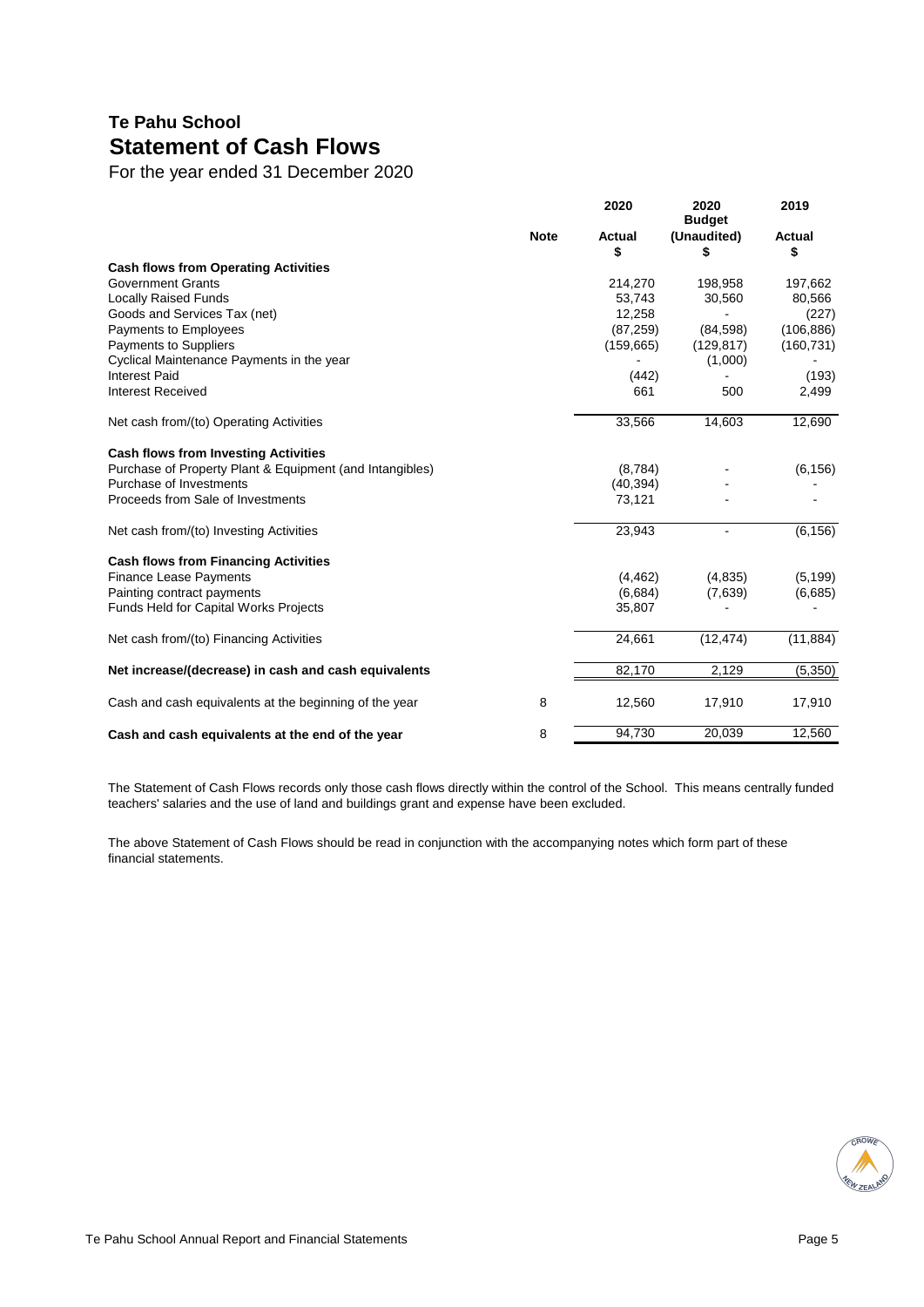### **Te Pahu School Notes to the Financial Statements For the year ended 31 December 2020**

#### **1. Statement of Accounting Policies**

#### **a) Reporting Entity**

Te Pahu School (the School) is a Crown entity as specified in the Crown Entities Act 2004 and a school as described in the Education and Training Act 2020. The Board of Trustees (the Board) is of the view that the School is a public benefit entity for financial reporting purposes.

#### **b) Basis of Preparation**

#### *Reporting Period*

The financial reports have been prepared for the period 1 January 2020 to 31 December 2020 and in accordance with the requirements of the Public Finance Act 1989.

#### *Basis of Preparation*

The financial statements have been prepared on a going concern basis, and the accounting policies have been consistently applied throughout the period.

#### *Financial Reporting Standards Applied*

The Education and Training Act 2020 requires the School, as a Crown entity, to prepare financial statements in accordance with generally accepted accounting practice. The financial statements have been prepared in accordance with generally accepted accounting practice in New Zealand, applying Public Sector Public Benefit Entity (PBE) Standards Reduced Disclosure Regime as appropriate to public benefit entities that qualify for Tier 2 reporting. The school is considered a Public Benefit Entity as it meets the criteria specified as "having a primary objective to provide goods and/or services for community or social benefit and where any equity has been provided with a view to supporting that primary objective rather than for financial return to equity holders".

#### *PBE Accounting Standards Reduced Disclosure Regime*

The School qualifies for Tier 2 as the school is not publicly accountable and is not considered large as it falls below the expenditure threshold of \$30 million per year. All relevant reduced disclosure concessions have been taken.

#### *Measurement Base*

The financial statements are prepared on the historical cost basis unless otherwise noted in a specific accounting policy.

#### *Presentation Currency*

These financial statements are presented in New Zealand dollars, rounded to the nearest dollar.

#### *Specific Accounting Policies*

The accounting policies used in the preparation of these financial statements are set out below.

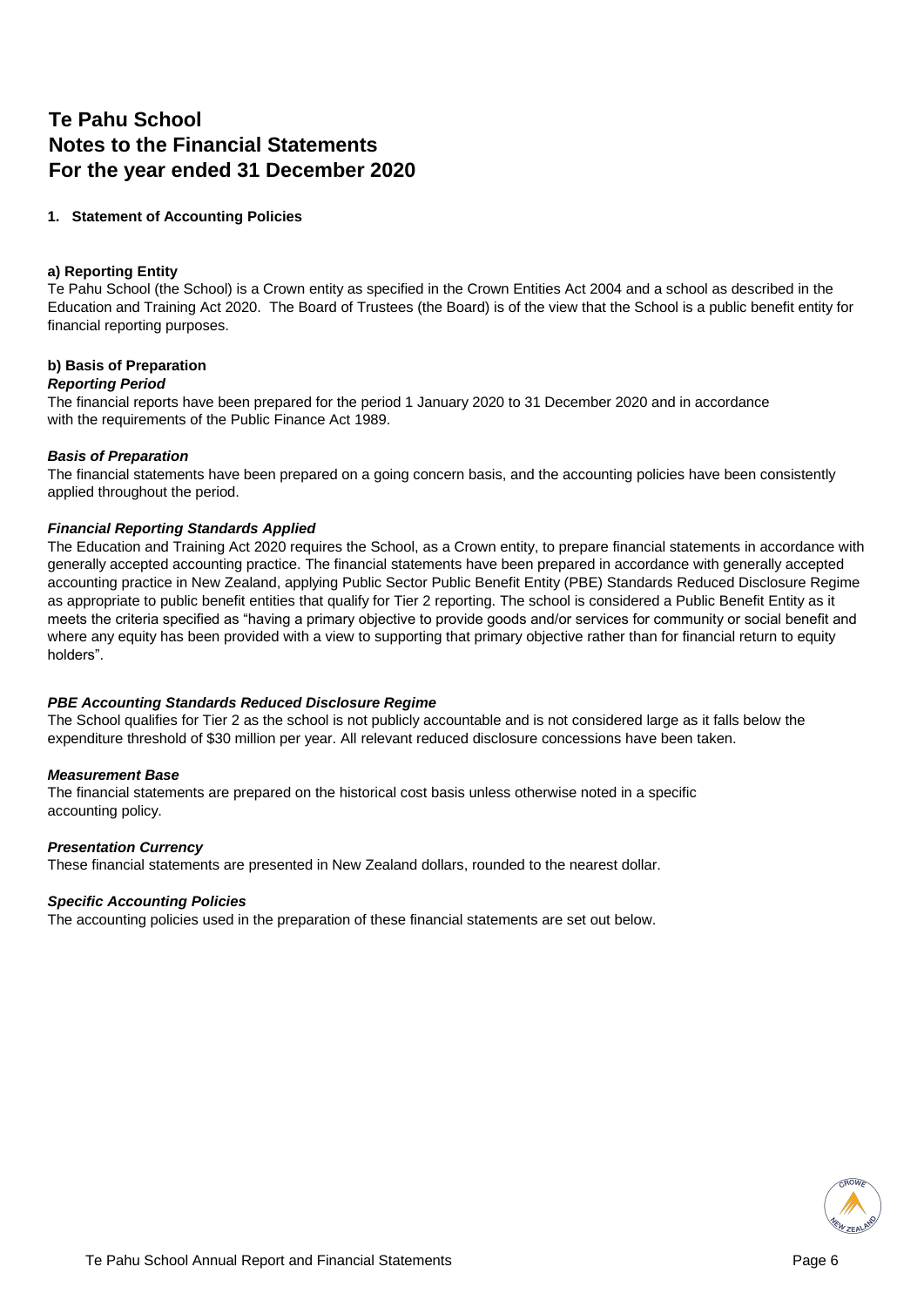#### *Critical Accounting Estimates And Assumptions*

The preparation of financial statements requires management to make judgements, estimates and assumptions that affect the application of accounting policies and the reported amounts of assets, liabilities, revenue and expenses. Actual results may differ from these estimates.

Estimates and underlying assumptions are reviewed on an ongoing basis. Revisions to accounting estimates are recognised in the period in which the estimate is revised and in any future periods affected.

#### *Cyclical maintenance*

A school recognises its obligation to maintain the Ministry's buildings in a good state of repair as a provision for cyclical maintenance. This provision relates mainly to the painting of the school buildings. The estimate is based on the school's long term maintenance plan which is prepared as part of its 10 Year Property Planning process. During the year, the Board assesses the reasonableness of its 10 Year Property Plan on which the provision is based. Cyclical maintenance is disclosed at note 14.

#### *Useful lives of property, plant and equipment*

The School reviews the estimated useful lives of property, plant and equipment at the end of each reporting date. The School believes that the estimated useful lives of the property, plant and equipment as disclosed in the Significant Accounting Policies are appropriate to the nature of the property, plant and equipment at reporting date. Property, plant and equipment is disclosed at note 12.

#### *Critical Judgements in applying accounting policies*

Management has exercised the following critical judgements in applying accounting policies:

#### *Classification of leases*

Determining whether a lease is a finance lease or an operating lease requires judgement as to whether the lease transfers substantially all the risks and rewards of ownership to the school. Judgement is required on various aspects that include, but are not limited to, the fair value of the leased asset, the economic life of the leased asset, whether or not to include renewal options in the lease term, and determining an appropriate discount rate to calculate the present value of the minimum lease payments. Classification as a finance lease means the asset is recognised in the statement of financial position as property, plant, and equipment, whereas for an operating lease no such asset is recognised.

#### *Recognition of grants*

The School reviews the grants monies received at the end of each reporting period and whether any require a provision to carry forward amounts unspent. The School believes all grants received have been appropriately recognised as a liability if required. Government grants are disclosed at note 2.

#### **c) Revenue Recognition**

#### *Government Grants*

The school receives funding from the Ministry of Education. The following are the main types of funding that the School receives.

Operational grants are recorded as revenue when the School has the rights to the funding, which is in the year that the funding is received.

Teachers salaries grants are recorded as revenue when the School has the rights to the funding in the salary period they relate to. The grants are not received in cash by the School and are paid directly to teachers by the Ministry of Education.

Use of land and buildings grants are recorded as revenue in the period the School uses the land and buildings. These are not received in cash by the School as they equate to the deemed expense for using the land and buildings which are owned by the Crown.

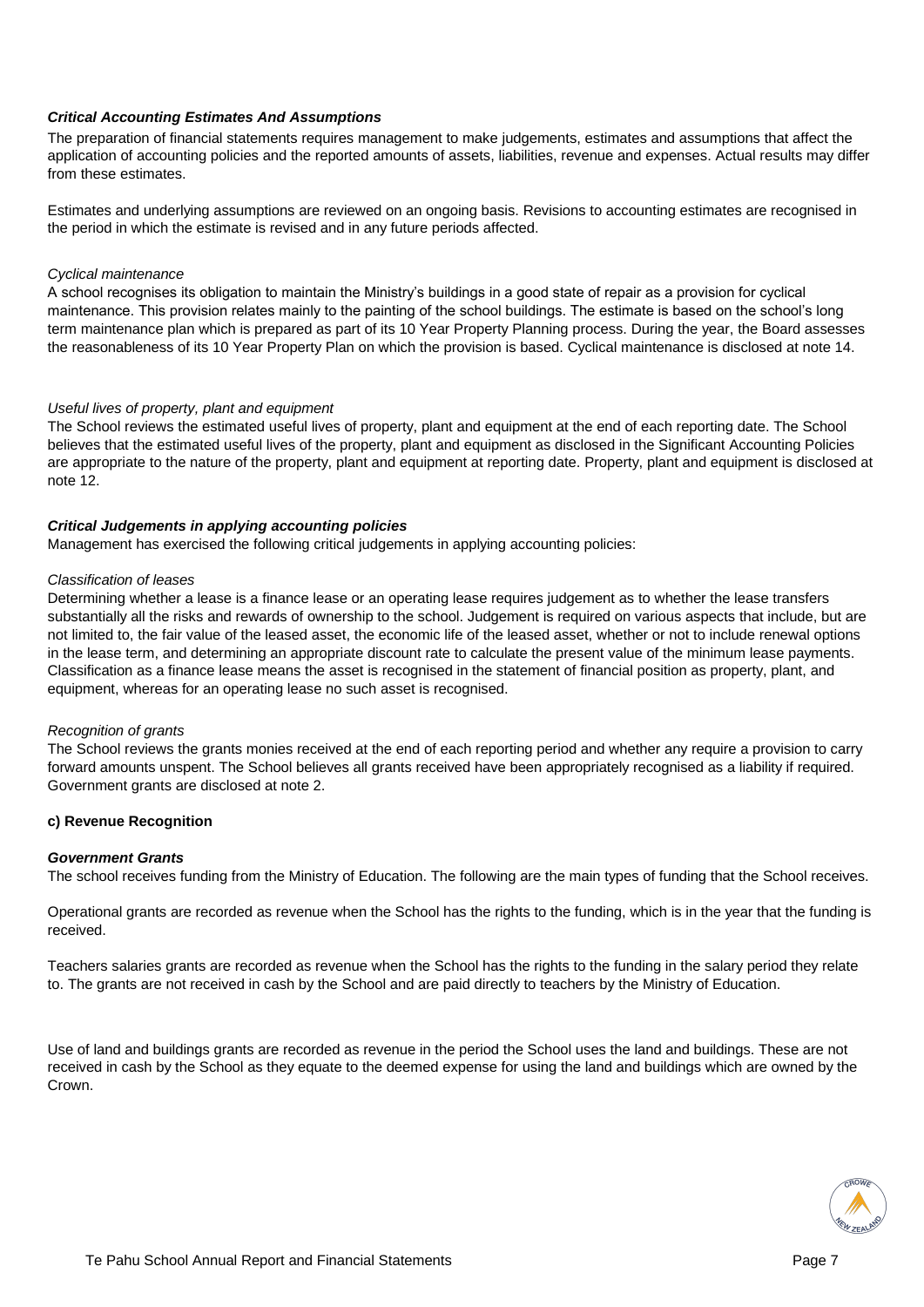#### *Other Grants*

Other grants are recorded as revenue when the School has the rights to the funding, unless there are unfulfilled conditions attached to the grant, in which case the amount relating to the unfulfilled conditions is recognised as a liability and released to revenue as the conditions are fulfilled.

#### *Donations, Gifts and Bequests*

Donations, gifts and bequests are recorded as revenue when their receipt is formally acknowledged by the School.

#### *Interest Revenue*

Interest Revenue earned on cash and cash equivalents and investments is recorded as revenue in the period it is earned.

#### **d) Use of Land and Buildings Expense**

The property from which the School operates is owned by the Crown and managed by the Ministry of Education on behalf of the Crown. The School's use of the land and buildings as occupant is based on a property occupancy document as gazetted by the Ministry. The expense is based on an assumed market rental yield on the value of land and buildings as used for rating purposes. This is a non-cash expense that is offset by a non-cash grant from the Ministry.

#### **e) Operating Lease Payments**

Payments made under operating leases are recognised in the Statement of Comprehensive Revenue and Expense on a straight line basis over the term of the lease.

#### **f) Finance Lease Payments**

Finance lease payments are apportioned between the finance charge and the reduction of the outstanding liability. The finance charge is allocated to each period during the lease term on an effective interest basis.

#### **g) Cash and Cash Equivalents**

Cash and cash equivalents include cash on hand, bank balances, deposits held at call with banks, and other short term highly liquid investments with original maturities of 90 days or less, and bank overdrafts. The carrying amount of cash and cash equivalents represent fair value.

#### **h) Accounts Receivable**

Short-term receivables are recorded at the amount due, less an allowance for credit losses (uncollectable debts). The schools receivables are largely made up of funding from the Ministry of Education, therefore the level of uncollectable debts is not considered to be material. However, short-term receivables are written off when there is no reasonable expectation of recovery.

#### **i) Inventories**

Inventories are consumable items held for sale and comprise of stationery and school uniforms. They are stated at the lower of cost and net realisable value. Cost is determined on a first in, first out basis. Net realisable value is the estimated selling price in the ordinary course of activities less the estimated costs necessary to make the sale. Any write down from cost to net realisable value is recorded as an expense in the Statement of Comprehensive Revenue and Expense in the period of the write down.

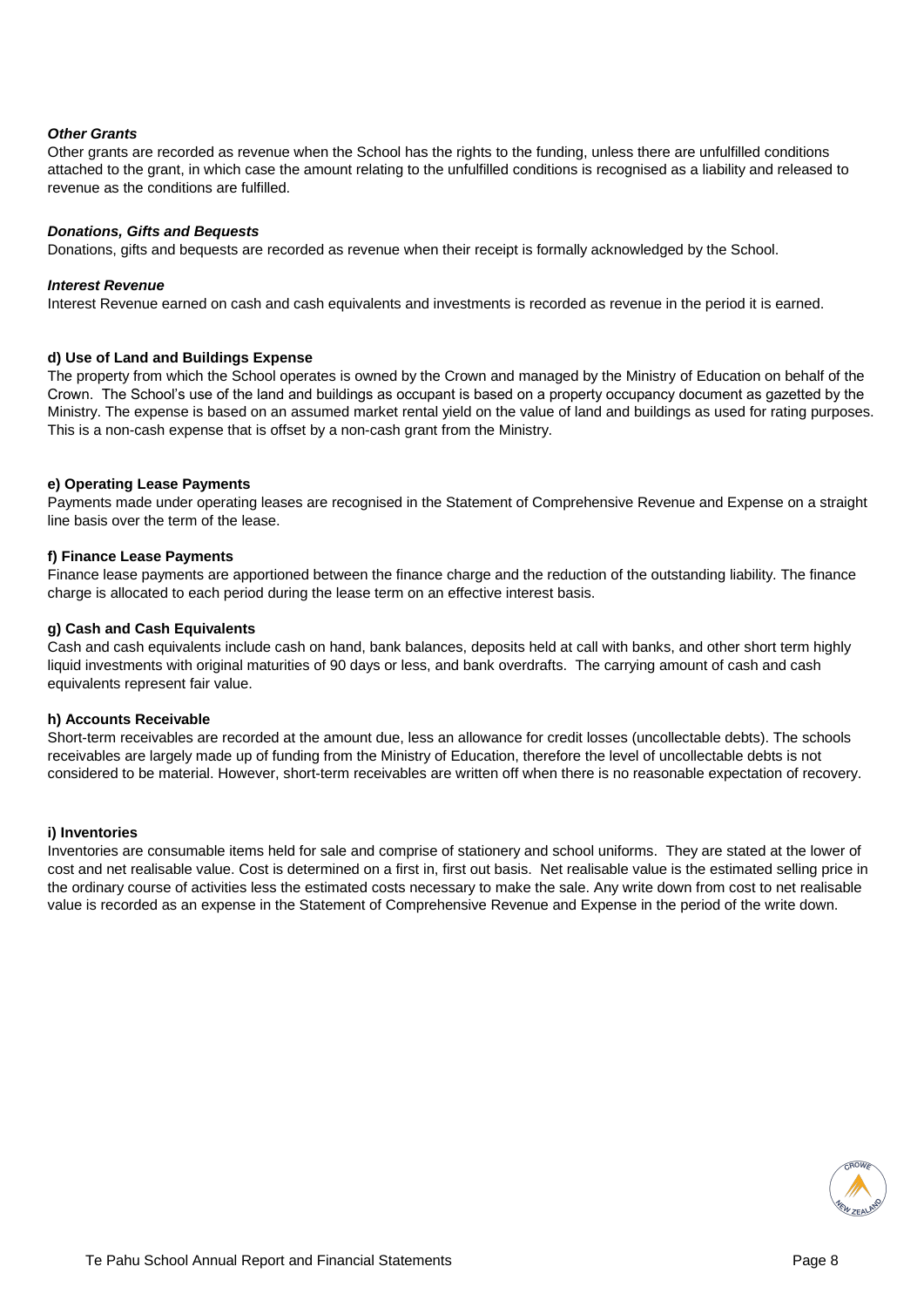#### **j) Investments**

Bank term deposits are initially measured at the amount invested. Interest is subsequently accrued and added to the investment balance. A loss allowance for expected credit losses is recognised if the estimated loss allowance is not trivial.

#### **k) Property, Plant and Equipment**

Land and buildings owned by the Crown are excluded from these financial statements. The Board's use of the land and buildings as 'occupant' is based on a property occupancy document.

Improvements to buildings owned by the Crown are recorded at cost, less accumulated depreciation and impairment losses.

Property, plant and equipment are recorded at cost or, in the case of donated assets, fair value at the date of receipt, less accumulated depreciation and impairment losses. Cost or fair value as the case may be, includes those costs that relate directly to bringing the asset to the location where it will be used and making sure it is in the appropriate condition for its intended use.

Gains and losses on disposals (*i.e.* sold or given away) are determined by comparing the proceeds received with the carrying amounts (*i.e.* the book value). The gain or loss arising from the disposal of an item of property, plant and equipment is recognised in the Statement of Comprehensive Revenue and Expense.

#### *Finance Leases*

A finance lease transfers to the lessee substantially all the risks and rewards incidental to ownership of an asset, whether or not title is eventually transferred. At the start of the lease term, finance leases are recognised as assets and liabilities in the statement of financial position at the lower of the fair value of the leased asset or the present value of the minimum lease payments. The finance charge is charged to the surplus or deficit over the lease period so as to produce a constant periodic rate of interest on the remaining balance of the liability. The amount recognised as an asset is depreciated over its useful life. If there is no reasonable certainty whether the school will obtain ownership at the end of the lease term, the asset is fully depreciated over the shorter of the lease term and its useful life.

#### *Depreciation*

Property, plant and equipment except for library resources are depreciated over their estimated useful lives on a straight line basis. Library resources are depreciated on a diminishing value basis. Depreciation of all assets is reported in the Statement of Comprehensive Revenue and Expense.

| The estimated useful lives of the assets are: |                |
|-----------------------------------------------|----------------|
| <b>Buildings</b>                              | 18-40 Years    |
| Furniture and Equipment                       | 5-15 Years     |
| Information and Communication                 | 5 Years        |
| <b>Motor Vehicles</b>                         | 5 Years        |
| <b>Textbooks</b>                              | 4 Years DV     |
| <b>Library Resources</b>                      | 8 Years DV     |
| Leased assets held under a Finance Lease      | Term of Lease. |

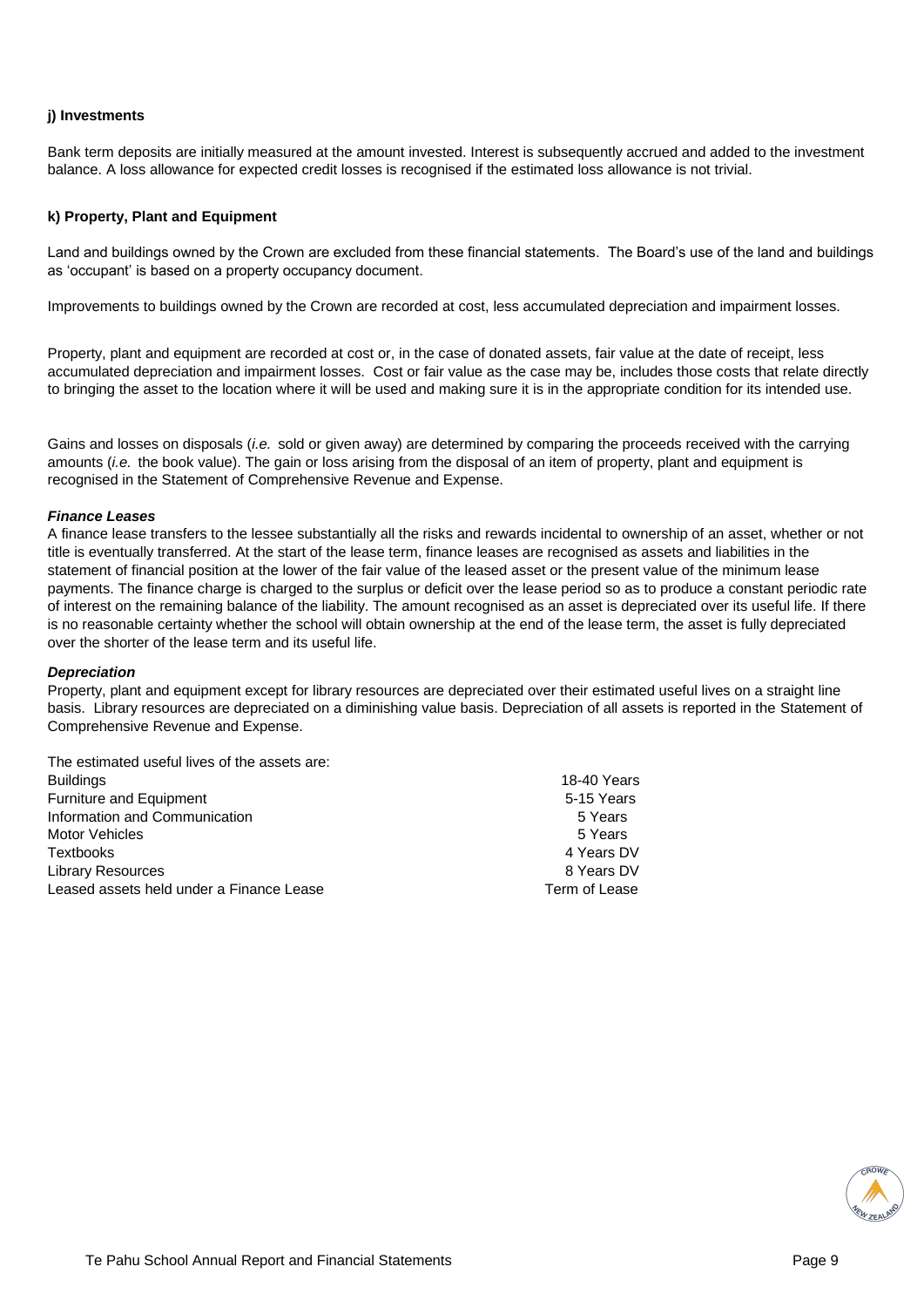#### **l) Intangible Assets**

#### *Software costs*

Computer software acquired by the School are capitalised on the basis of the costs incurred to acquire and bring to use the specific software. Costs associated with subsequent maintenance or licensing of software are recognised as an expense in the Statement of Comprehensive Revenue and Expense when incurred.

Computer software licences with individual values under \$1,000 are not capitalised, they are recognised as an expense in the Statement of Comprehensive Revenue and Expense when incurred.

Computer software that the school receives from the Ministry of Education is normally acquired through a non-exchange transaction and is not of a material amount. It's fair value can be assessed at time of acquisition if no other methods lead to a fair value determination. Computer software purchased directly from suppliers at market rates are considered exchange transactions and the fair value is the amount paid for the software.

The carrying value of software is amortised on a straight line basis over its useful life. The useful life of software is estimated as three years. The amortisation charge for each period and any impairment loss is recorded in the Statement of Comprehensive Revenue and Expense.

#### **m) Impairment of property, plant, and equipment and intangible assets**

The school does not hold any cash generating assets. Assets are considered cash generating where their primary objective is to generate a commercial return.

#### *Non cash generating assets*

Property, plant, and equipment and intangible assets held at cost that have a finite useful life are reviewed for impairment whenever events or changes in circumstances indicate that the carrying amount may not be recoverable. An impairment loss is recognised for the amount by which the asset's carrying amount exceeds its recoverable service amount. The recoverable service amount is the higher of an asset's fair value less costs to sell and value in use.

Value in use is determined using an approach based on either a depreciated replacement cost approach, restoration cost approach, or a service units approach. The most appropriate approach used to measure value in use depends on the nature of the impairment and availability of information.

If an asset's carrying amount exceeds its recoverable service amount, the asset is regarded as impaired and the carrying amount is written down to the recoverable amount. The total impairment loss is recognised in the surplus or deficit.

The reversal of an impairment loss is recognised in the surplus or deficit.

#### **n) Accounts Payable**

Accounts Payable represents liabilities for goods and services provided to the School prior to the end of the financial year which are unpaid. Accounts Payable are recorded at the amount of cash required to settle those liabilities. The amounts are unsecured and are usually paid within 30 days of recognition.

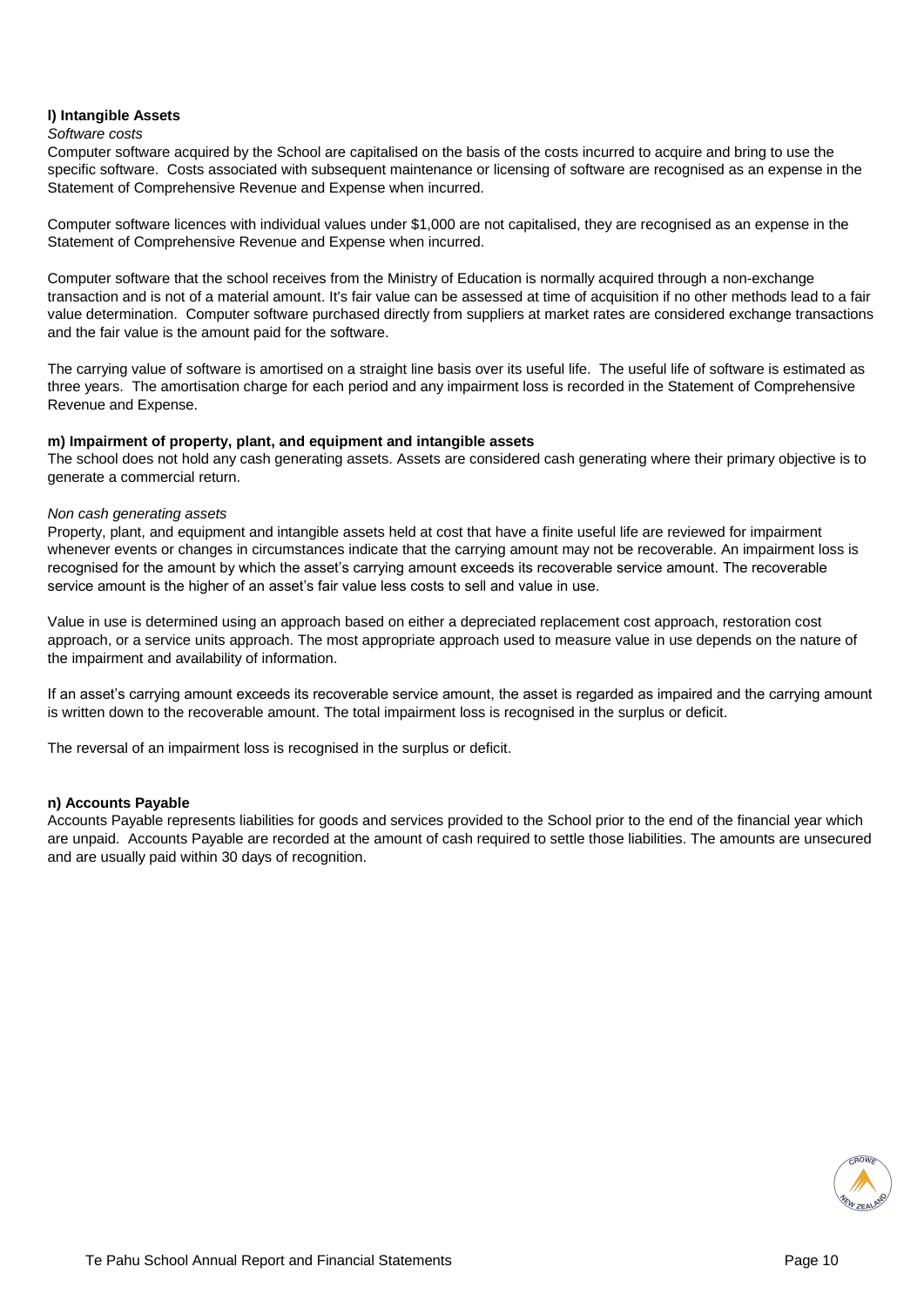#### **o) Employee Entitlements**

#### *Short-term employee entitlements*

Employee benefits that are due to be settled within 12 months after the end of the period in which the employee renders the related service are measured based on accrued entitlements at current rates of pay. These include salaries and wages accrued up to balance date, and also annual leave earned, by non teaching staff, to but not yet taken at balance date.

#### *Long-term employee entitlements*

Employee benefits that are due to be settled beyond 12 months after the end of the period in which the employee renders the related service, such as long service leave and retirement gratuities, have been calculated on an actuarial basis. The calculations are based on:

• likely future entitlements accruing to staff, based on years of service, years to entitlement, the likelihood that staff will reach the point of entitlement, and contractual entitlement information; and

• the present value of the estimated future cash flows.

#### **p) Revenue Received in Advance**

Revenue received in advance relates to fees received from students and grants received where there are unfulfilled obligations for the School to provide services in the future. The fees are recorded as revenue as the obligations are fulfilled and the fees earned.

The School holds sufficient funds to enable the refund of unearned fees in relation to international students, should the School be unable to provide the services to which they relate.

#### **q) Funds Held in Trust**

Funds are held in trust where they have been received by the School for a specified purpose, or are being held on behalf of a third party and these transactions are not recorded in the Statement of Revenue and Expense.

The School holds sufficient funds to enable the funds to be used for their intended purpose at any time.

#### **r) Shared Funds**

Shared Funds are held on behalf of a cluster of participating schools as agreed with the Ministry of Education. The cluster of schools operate activities outside of the School's control. These amounts are not recorded in the Statement of Revenue and Expense. The School holds sufficient funds to enable the funds to be used for their intended purpose.

#### **s) Provision for Cyclical Maintenance**

The property from which the School operates is owned by the Crown, and is vested in the Ministry. The Ministry has gazetted a property occupancy document that sets out the Board's property maintenance responsibilities. The Board is responsible for maintaining the land, buildings and other facilities on the School site in a state of good order and repair.

Cyclical maintenance, which involves painting the interior and exterior of the School, makes up the most significant part of the Board's responsibilities outside day-to-day maintenance. The provision for cyclical maintenance represents the obligation the Board has to the Ministry and is based on the Board's ten year property plan (10YPP).

#### **t) Financial Instruments**

The School's financial assets comprise cash and cash equivalents, accounts receivable, and investments. All of these financial assets, except for investments that are shares, are categorised as 'financial assets measured at amortised cost' for accounting purposes in accordance with financial reporting standards.

Investments that are shares are categorised as 'financial assets at fair value through other comprehensive revenue and expense' for accounting purposes in accordance with financial reporting standards.

The School's financial liabilities comprise accounts payable, borrowings, finance lease liability, and painting contract liability. All of these financial liabilities are categorised as 'financial liabilities measured at amortised cost' for accounting purposes in accordance with financial reporting standards.

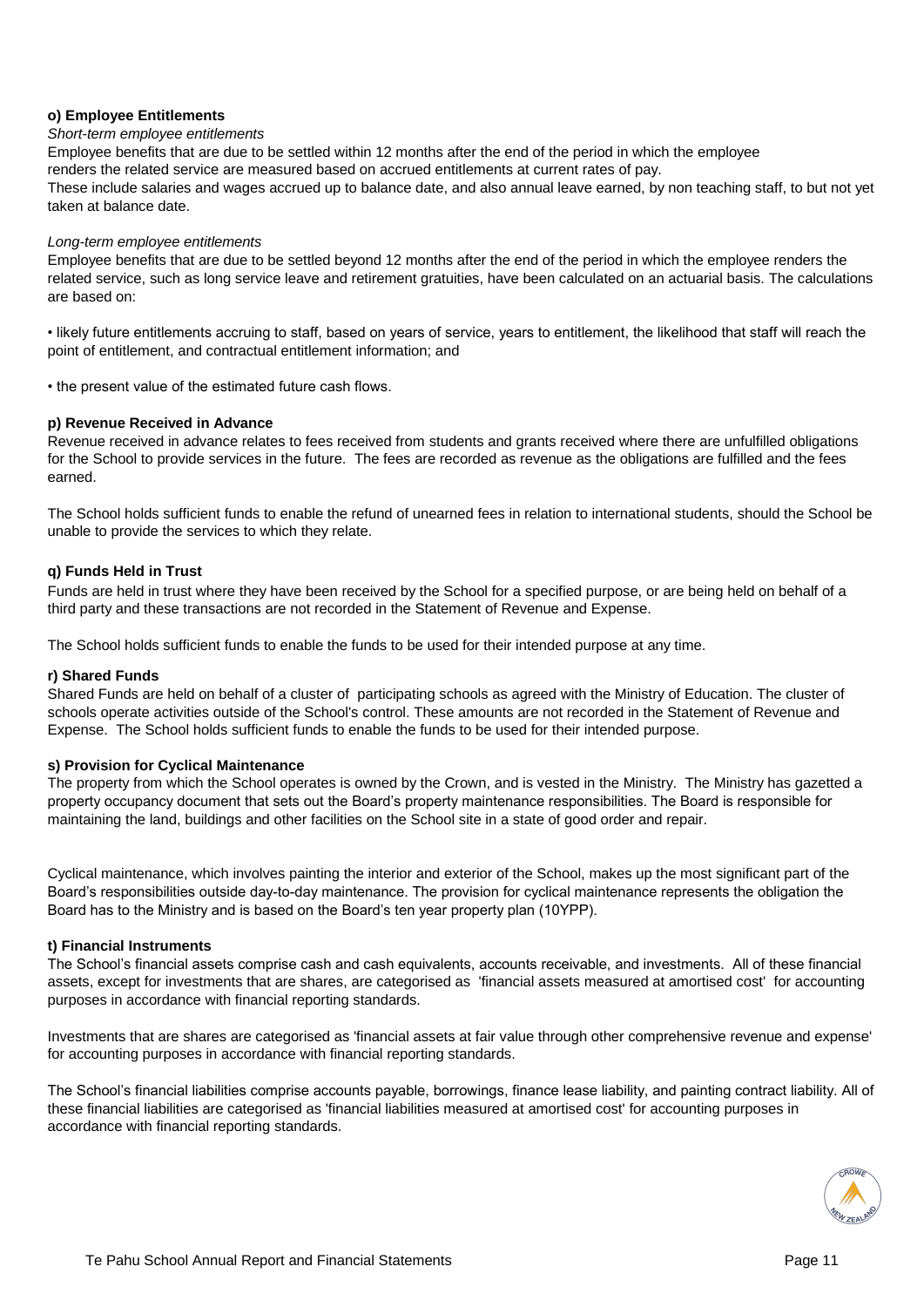#### **u) Borrowings**

Borrowings on normal commercial terms are initially recognised at the amount borrowed plus transaction costs. Interest due on the borrowings is subsequently accrued and added to the borrowings balance. Borrowings are classified as current liabilities unless the school has an unconditional right to defer settlement of the liability for at least 12 months after balance date.

Borrowings include but are not limited to bank overdrafts, operating leases, finance leases, painting contracts and term loans.

#### **v) Goods and Services Tax (GST)**

The financial statements have been prepared on a GST exclusive basis, with the exception of accounts receivable and accounts payable which are stated as GST inclusive.

The net amount of GST paid to, or received from, the IRD, including the GST relating to investing and financing activities, is classified as a net operating cash flow in the statements of cash flows.

Commitments and contingencies are disclosed exclusive of GST.

#### **w) Budget Figures**

The budget figures are extracted from the School budget that was approved by the Board.

#### **x) Services received in-kind**

From time to time the School receives services in-kind, including the time of volunteers. The School has elected not to recognise services received in kind in the Statement of Comprehensive Revenue and Expense.

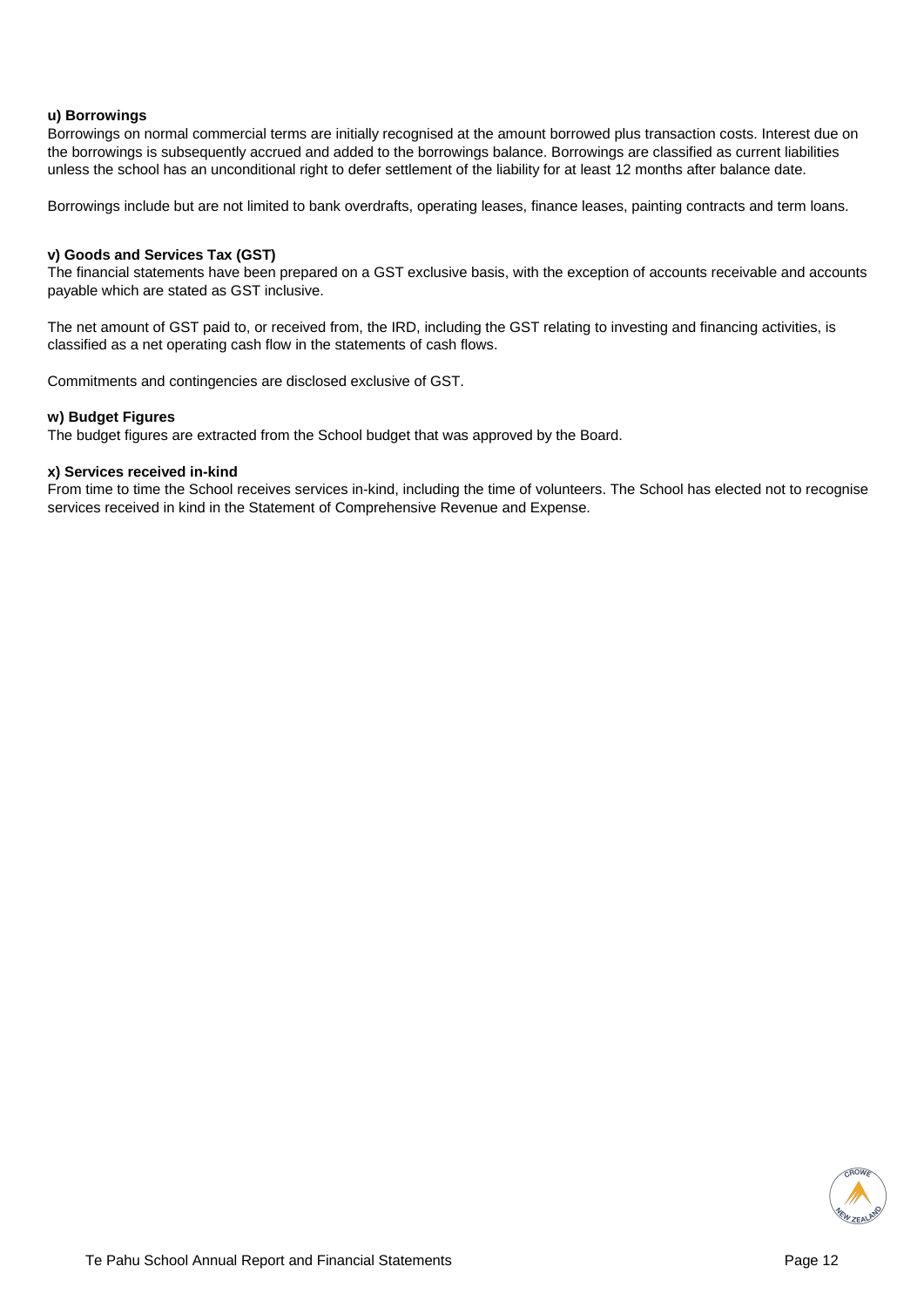#### **2. Government Grants**

| 2. OOVENIMENt ORINS                             | 2020    | 2020<br><b>Budget</b> | 2019    |
|-------------------------------------------------|---------|-----------------------|---------|
|                                                 | Actual  | (Unaudited)           | Actual  |
|                                                 |         |                       |         |
| <b>Operational Grants</b>                       | 199.482 | 187.180               | 182,864 |
| <b>Teachers' Salaries Grants</b>                | 616.988 | 614.090               | 499,760 |
| Use of Land and Buildings Grants                | 146.534 | 157.800               | 160,623 |
| Resource Teachers Learning and Behaviour Grants |         | ۰                     | 548     |
| <b>Other MoE Grants</b>                         | 16.188  | 11.778                | 16.423  |
|                                                 | 979,192 | 970,848               | 860,218 |
|                                                 |         |                       |         |

Other MOE Grants total includes additional COVID-19 funding totalling \$2,569 for the year ended 31 December 2020.

#### **3. Locally Raised Funds**

Local funds raised within the School's community are made up of:

|                                           | 2020          | 2020<br><b>Budget</b> | 2019   |
|-------------------------------------------|---------------|-----------------------|--------|
|                                           | <b>Actual</b> | (Unaudited)           | Actual |
| <b>Revenue</b>                            | \$            | \$                    | \$     |
| Donations                                 | 11,739        | 13,000                | 26,867 |
| Activities                                | 7,200         | 4,700                 | 19,841 |
| Trading                                   | 3,100         | 4,000                 | 3,937  |
| Fundraising                               | 17,037        | 12,860                | 15,167 |
| <b>Minivan Operations</b>                 | 348           | 500                   | 522    |
| School House                              | 15,600        | 15,600                | 14,232 |
|                                           | 55,024        | 50,660                | 80,566 |
| <b>Expenses</b>                           |               |                       |        |
| Activities                                | 13,337        | 500                   | 21,133 |
| Trading                                   | 4,004         | 4,000                 | 4,779  |
| Fundraising (Costs of Raising Funds)      | 13,269        | 5,800                 | 16,960 |
| <b>Minivan Operations</b>                 | 537           | 550                   | 430    |
| School House                              | 1,700         | 3,600                 | 1,334  |
|                                           | 32,847        | 14,450                | 44,636 |
| Surplus for the year Locally raised funds | 22,177        | 36,210                | 35,930 |

#### **4. Learning Resources**

|                                     | 2020    | 2020          | 2019    |
|-------------------------------------|---------|---------------|---------|
|                                     |         | <b>Budget</b> |         |
|                                     | Actual  | (Unaudited)   | Actual  |
|                                     | ъ       | Ð             | จ       |
| Curricular                          | 22,150  | 24,878        | 18,398  |
| <b>Library Resources</b>            | 6.641   | 6,410         | 6,659   |
| <b>Employee Benefits - Salaries</b> | 655,975 | 646,088       | 555,361 |
| <b>Staff Development</b>            | 9,418   | 8,000         | 7,907   |
| <b>Equity Issues</b>                |         | ۰             | 205     |
| <b>Principals Allocation</b>        | 4,622   | 3.890         | 6,385   |
| Computers                           | 2,266   | 3,200         | 2,516   |
|                                     | 701,072 | 692,466       | 597,431 |

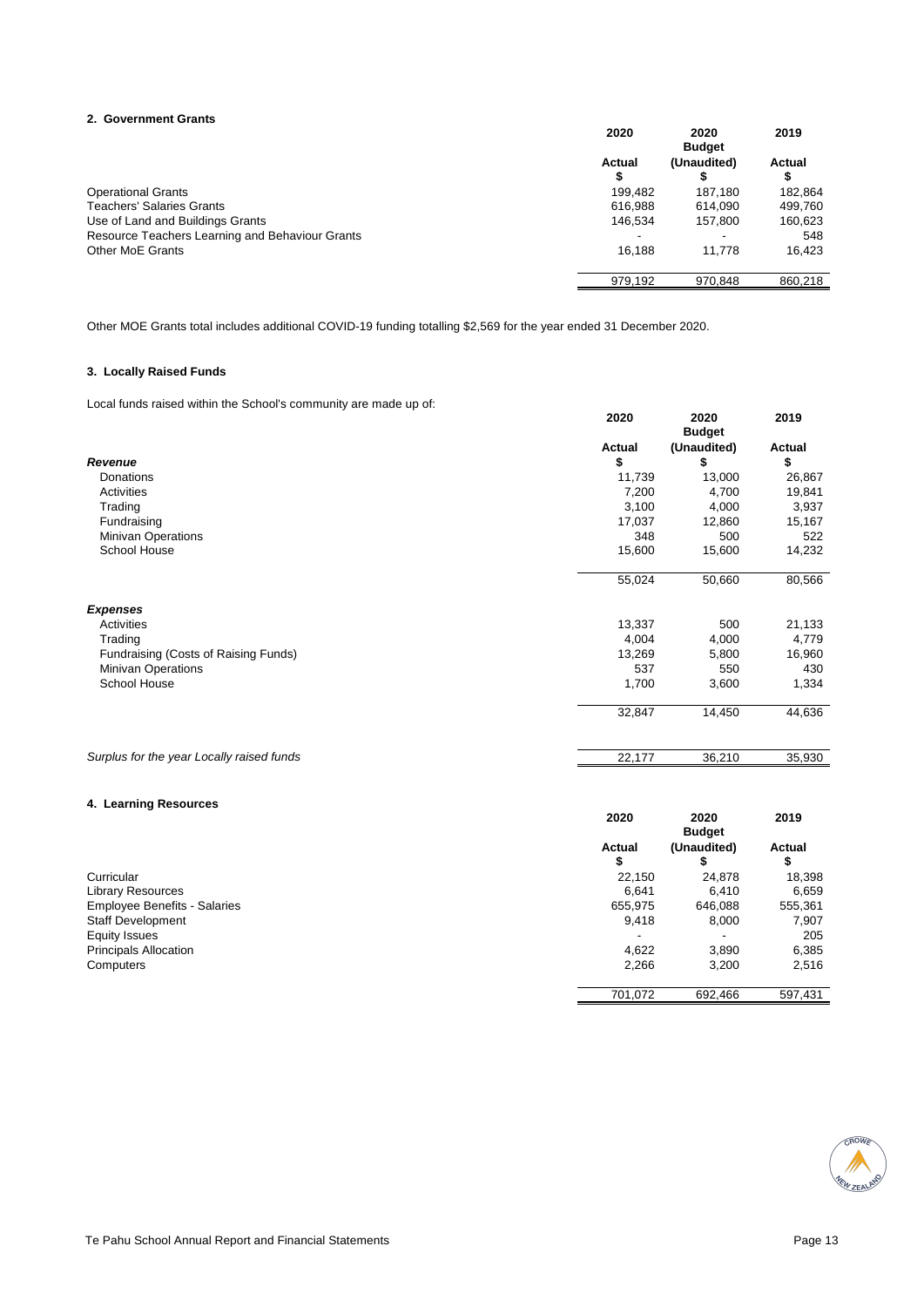#### **5. Administration**

|                                                | 2020   | 2020<br><b>Budget</b> | 2019   |
|------------------------------------------------|--------|-----------------------|--------|
|                                                | Actual | (Unaudited)           | Actual |
|                                                | \$     | \$                    | \$     |
| <b>Audit Fee</b>                               | 6,569  | 4,500                 | 5,026  |
| <b>Board of Trustees Fees</b>                  | 3,500  | 4,600                 | 3,732  |
| <b>Board of Trustees Expenses</b>              | 1.193  | 610                   | 1,157  |
| Communication                                  | 2,549  | 2,000                 | 1,881  |
| Consumables                                    | 3,298  | 5,043                 | 2,774  |
| <b>Operating Lease</b>                         | 1.484  | 4.015                 | 715    |
| Legal Fees                                     | 1,128  | 1,650                 |        |
| Other                                          | 8.220  | 7.945                 | 9,865  |
| <b>Employee Benefits - Salaries</b>            | 48,495 | 49,700                | 48,544 |
| Insurance                                      | 339    | 2,000                 | 4,252  |
| Service Providers, Contractors and Consultancy | 2,500  | 2,700                 | 700    |
|                                                | 79,275 | 84,763                | 78,646 |

#### **6. Property**

|                                          | 2020    | 2020<br><b>Budget</b> | 2019        |
|------------------------------------------|---------|-----------------------|-------------|
|                                          | Actual  | (Unaudited)<br>S      | Actual<br>S |
| Caretaking and Cleaning Consumables      | 5,134   | 2,280                 | 2,310       |
| <b>Consultancy and Contract Services</b> | 1,531   | 7.000                 | 3,178       |
| <b>Cyclical Maintenance Expense</b>      | 8.704   | 8.000                 | 8,766       |
| Grounds                                  | 4.634   | 3.010                 | 3.464       |
| Heat, Light and Water                    | 9,139   | 15,192                | 15,250      |
| Repairs and Maintenance                  | 5.135   | 5.420                 | 5,099       |
| Use of Land and Buildings                | 146.534 | 157.800               | 160,623     |
| Security                                 | 336     |                       | 535         |
| Consultants                              | 18.456  | 17.400                | 19,843      |
|                                          | 199,603 | 216,102               | 219,068     |

The use of land and buildings figure represents 8% of the school's total property value. Property values are established as part of the nation-wide revaluation exercise that is conducted every 30 June for the Ministry of Education's year-end reporting purposes.

#### **7. Depreciation**

|                                          | 2020         | 2020<br><b>Budget</b> | 2019         |
|------------------------------------------|--------------|-----------------------|--------------|
|                                          | Actual<br>\$ | (Unaudited)<br>ъ      | Actual<br>\$ |
| <b>Buildings</b>                         | 2,612        | 2,398                 | 2,963        |
| <b>Building Improvements</b>             | 1.993        | 1.613                 | 1,993        |
| Furniture and Equipment                  | 11.197       | 9,206                 | 11,373       |
| Information and Communication Technology | 5,639        | 4,665                 | 5,763        |
| <b>Leased Assets</b>                     | 5,338        | 5,402                 | 6,674        |
| <b>Library Resources</b>                 | 2,252        | 1,716                 | 2,120        |
|                                          | 29,031       | 25,000                | 30,886       |

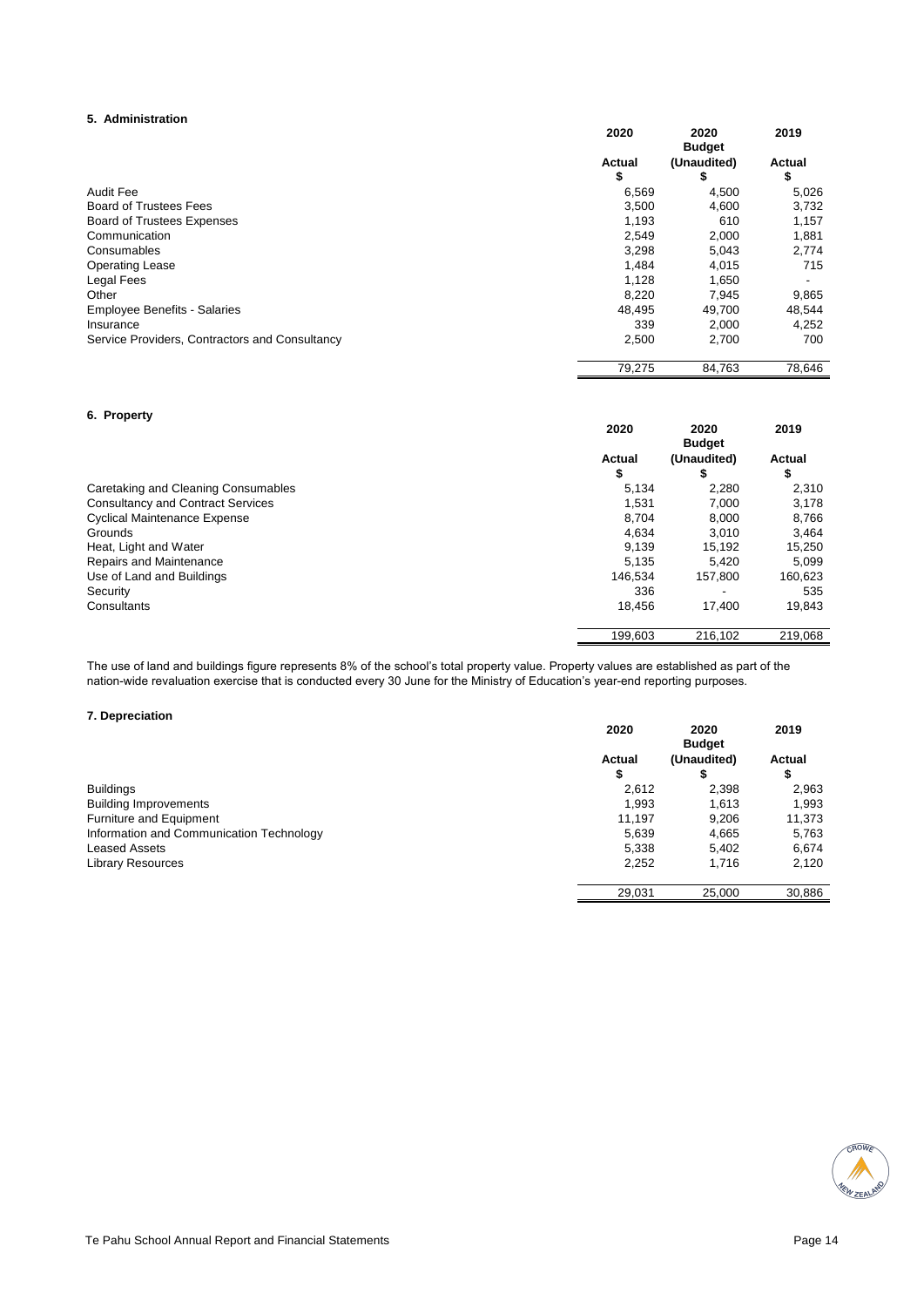#### **8. Cash and Cash Equivalents**

|                                                       | 2020   | 2020<br><b>Budget</b> | 2019   |
|-------------------------------------------------------|--------|-----------------------|--------|
|                                                       | Actual | (Unaudited)           | Actual |
|                                                       |        |                       | จ      |
| <b>Bank Current Account</b>                           |        | 2.129                 | 10.740 |
| <b>Bank Call Account</b>                              | 35.464 | 17.910                | 1.820  |
| Short-term Bank Deposits                              | 59.266 | -                     | -      |
| Cash and cash equivalents for Statement of Cash Flows | 94.730 | 20.039                | 12,560 |

The carrying value of short-term deposits with original maturity dates of 90 days or less approximates their fair value.

Of the \$94,730 Cash and Cash Equivalents \$35,807 is held by the School on behalf of the Ministry of Education. These funds are required to be spent in 2021 on Crown owned school buildings under the School's Five Year Property Plan.

#### **9. Accounts Receivable**

|                                            | 2020   | 2020<br><b>Budget</b> | 2019   |
|--------------------------------------------|--------|-----------------------|--------|
|                                            | Actual | (Unaudited)           | Actual |
|                                            |        | \$                    | \$     |
| Receivables                                | 1,588  | 707                   | 307    |
| Interest Receivable                        |        | 523                   | 379    |
| <b>Teacher Salaries Grant Receivable</b>   | 51,634 | 41,475                | 23,275 |
|                                            | 53,222 | 42,705                | 23,961 |
| Receivables from Exchange Transactions     | 1,588  | 1,230                 | 686    |
| Receivables from Non-Exchange Transactions | 51,634 | 41,475                | 23,275 |
|                                            | 53,222 | 42,705                | 23,961 |

#### **10. Inventories**

|                                  | 2020        | 2020<br><b>Budget</b> | 2019   |
|----------------------------------|-------------|-----------------------|--------|
|                                  | Actual<br>S | (Unaudited)           | Actual |
| <b>Stationery &amp; Sundries</b> | 1,959       | 2,277                 | 1,741  |
| Uniforms                         | 652         | 535                   | 565    |
|                                  | 2,611       | 2,812                 | 2,306  |

#### **11. Investments**

The School's investment activities are classified as follows:

|                                                  | 2020         | 2020<br><b>Budget</b> | 2019         |
|--------------------------------------------------|--------------|-----------------------|--------------|
|                                                  | Actual<br>\$ | (Unaudited)           | Actual<br>\$ |
| <b>Current Asset</b><br>Short-term Bank Deposits | 40,394       | 71.057                | 73,121       |
| <b>Total Investments</b>                         | 40,394       | 71,057                | 73,121       |

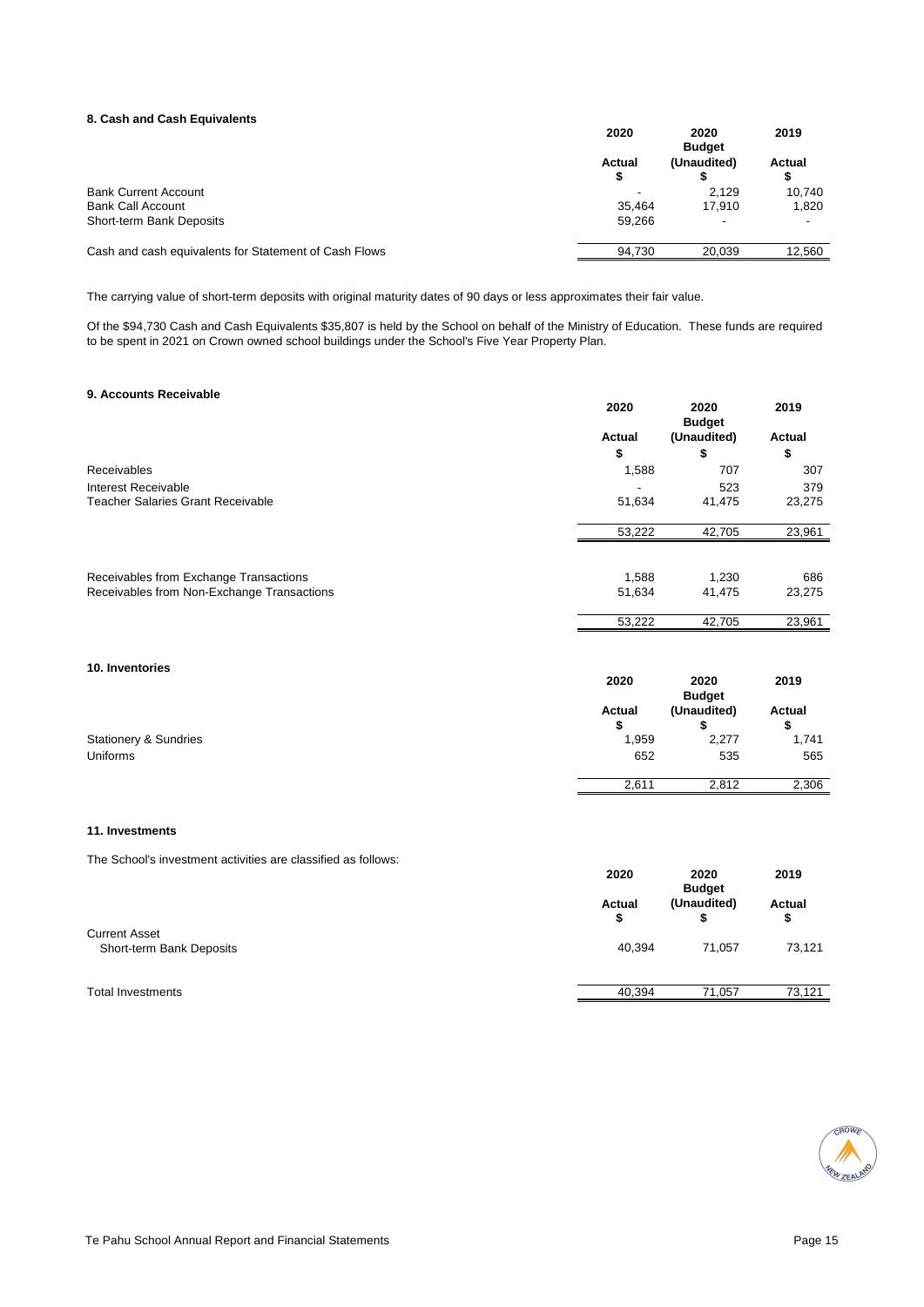#### **12. Property, Plant and Equipment**

|                                          | Opening<br>Balance (NBV) | Additions | Disposals | Impairment | Depreciation | Total (NBV) |
|------------------------------------------|--------------------------|-----------|-----------|------------|--------------|-------------|
| 2020                                     |                          | \$        | \$        |            |              |             |
| <b>Buildings</b>                         | 64,658                   | -         |           |            | (2,612)      | 62,046      |
| <b>Building Improvements</b>             | 21,144                   | -         |           |            | (1,993)      | 19,151      |
| Furniture and Equipment                  | 52,568                   |           |           | -          | (11, 197)    | 41,371      |
| Information and Communication Technology | 17,181                   | 6.494     |           |            | (5,639)      | 18,036      |
| Leased Assets                            | 9,069                    | 14.404    |           |            | (5,338)      | 18,136      |
| <b>Library Resources</b>                 | 13.455                   | 2.290     |           |            | (2, 252)     | 13,493      |
| Balance at 31 December 2020              | 178,075                  | 23,188    |           |            | (29, 031)    | 172,233     |

The net carrying value of equipment held under a finance lease is \$18,136 (2019: \$9,069)

|                                          | Cost or<br>Valuation | Accumulated<br><b>Depreciation</b> | <b>Net Book</b><br>Value |
|------------------------------------------|----------------------|------------------------------------|--------------------------|
| 2020                                     | \$                   | \$                                 | \$                       |
| <b>Buildings</b>                         | 154,067              | (92,021)                           | 62,046                   |
| <b>Building Improvements</b>             | 58,332               | (39, 181)                          | 19,151                   |
| <b>Furniture and Equipment</b>           | 204.802              | (163, 431)                         | 41,371                   |
| Information and Communication Technology | 148.741              | (130, 705)                         | 18,036                   |
| <b>Motor Vehicles</b>                    | 18,085               | (18,085)                           |                          |
| <b>Textbooks</b>                         | 2,056                | (2,056)                            | $\blacksquare$           |
| <b>Leased Assets</b>                     | 35,883               | (17, 747)                          | 18,136                   |
| <b>Library Resources</b>                 | 45.305               | (31, 812)                          | 13,493                   |
| Balance at 31 December 2020              | 667.271              | (495.038)                          | 172.233                  |

| 2019                                     | Opening<br>Balance (NBV) | Additions | <b>Disposals</b> | Impairment               | Depreciation | Total (NBV) |
|------------------------------------------|--------------------------|-----------|------------------|--------------------------|--------------|-------------|
| <b>Buildings</b>                         | 67,621                   |           |                  |                          | (2,963)      | 64,658      |
| <b>Building Improvements</b>             | 23.138                   |           |                  | -                        | (1,993)      | 21,144      |
| Furniture and Equipment                  | 60.775                   | 3,165     |                  | $\overline{\phantom{0}}$ | (11, 373)    | 52,568      |
| Information and Communication Technology | 21,694                   | 1,250     |                  | $\overline{\phantom{0}}$ | (5,763)      | 17,181      |
| <b>Leased Assets</b>                     | 14.247                   | 1.496     |                  | -                        | (6,674)      | 9.069       |
| <b>Library Resources</b>                 | 13.835                   | 1,741     |                  |                          | (2, 120)     | 13,455      |
| Balance at 31 December 2019              | 201.310                  | 7.652     |                  |                          | (30.886)     | 178,075     |

The net carrying value of equipment held under a finance lease is \$9,069 (2018: \$14,247)

| <b>Buildings</b><br>154.067<br>(89, 409)<br><b>Building Improvements</b><br>58.332<br>(37, 188)<br>Furniture and Equipment<br>204,802<br>(152,234)<br>Information and Communication Technology<br>142.247<br>(125,066)<br><b>Motor Vehicles</b><br>18.085<br>(18,085)<br>Textbooks<br>(2,056)<br>2.056<br>Leased Assets<br>21.479<br>(12.410) | <b>Net Book</b><br>Accumulated<br>Cost or<br><b>Valuation</b><br>Value<br><b>Depreciation</b><br>\$<br>Ð | 2019                     |
|-----------------------------------------------------------------------------------------------------------------------------------------------------------------------------------------------------------------------------------------------------------------------------------------------------------------------------------------------|----------------------------------------------------------------------------------------------------------|--------------------------|
|                                                                                                                                                                                                                                                                                                                                               | 64,658                                                                                                   |                          |
|                                                                                                                                                                                                                                                                                                                                               | 21,144                                                                                                   |                          |
|                                                                                                                                                                                                                                                                                                                                               | 52,568                                                                                                   |                          |
|                                                                                                                                                                                                                                                                                                                                               | 17,181                                                                                                   |                          |
|                                                                                                                                                                                                                                                                                                                                               |                                                                                                          |                          |
|                                                                                                                                                                                                                                                                                                                                               |                                                                                                          |                          |
|                                                                                                                                                                                                                                                                                                                                               | 9,069                                                                                                    |                          |
|                                                                                                                                                                                                                                                                                                                                               | 43.015<br>13,455<br>(29, 560)                                                                            | <b>Library Resources</b> |
| Balance at 31 December 2019<br>644.083<br>(466.008)                                                                                                                                                                                                                                                                                           | 178,075                                                                                                  |                          |

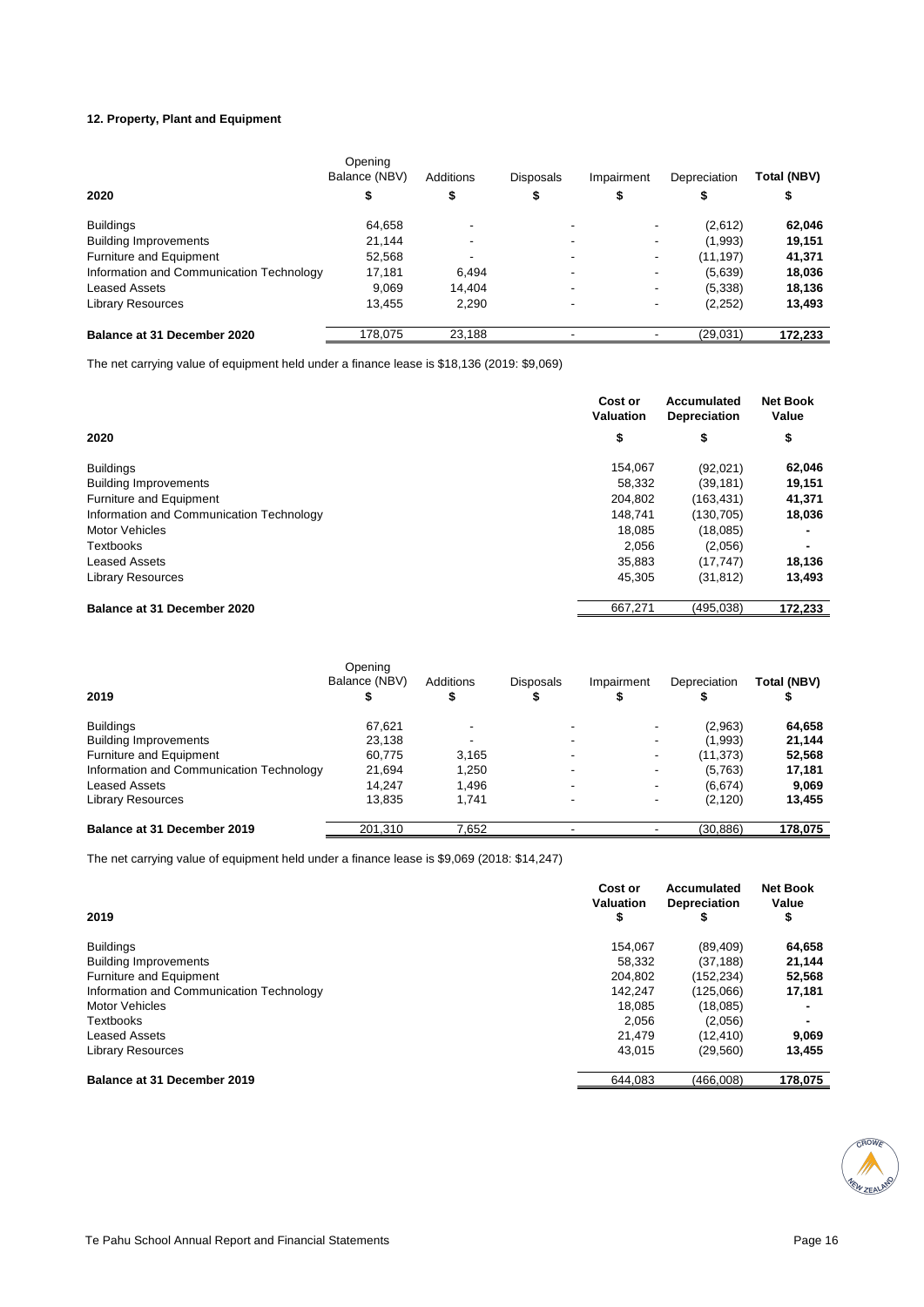#### **13. Accounts Payable**

|                                                                         | 2020   | 2020<br><b>Budget</b> | 2019      |
|-------------------------------------------------------------------------|--------|-----------------------|-----------|
|                                                                         | Actual | (Unaudited)           | Actual    |
|                                                                         | P      | S                     | S         |
| <b>Operating Creditors</b>                                              | 3,437  | 8,402                 | 25,636    |
| Accruals                                                                | 8,904  | 3,751                 | 6,251     |
| Capital Accruals for PPE items                                          |        |                       | (12, 447) |
| <b>Employee Entitlements - Salaries</b>                                 | 51,634 | 41,475                | 23,275    |
| <b>Employee Entitlements - Leave Accrual</b>                            | 451    | 438                   | 230       |
|                                                                         | 64,426 | 54,066                | 42,945    |
|                                                                         |        |                       |           |
| Payables for Exchange Transactions                                      | 65,753 | 54,066                | 42,945    |
| Payables for Non-exchange Transactions - Taxes Payable (PAYE and Rates) |        |                       |           |
| Payables for Non-exchange Transactions - Other                          |        |                       |           |
|                                                                         | 65,753 | 54,066                | 42,945    |

The carrying value of payables approximates their fair value.

#### **14. Provision for Cyclical Maintenance**

|                                           | 2020          | 2020<br><b>Budget</b> | 2019   |
|-------------------------------------------|---------------|-----------------------|--------|
|                                           | Actual        | (Unaudited)           | Actual |
|                                           | S             | \$                    | \$     |
| Provision at the Start of the Year        | 34,148        | 24,382                | 25,382 |
| Increase to the Provision During the Year | 8,757         | 8,000                 | 8,766  |
| Adjustment to the Provision               | (83)          |                       |        |
| Provision at the End of the Year          | 42,822        | 32,382                | 34,148 |
|                                           |               |                       |        |
| Cyclical Maintenance - Current            | 6,309         |                       | 900    |
| Cyclical Maintenance - Term               | 36,513        | 32,382                | 33,248 |
|                                           | 42,822        | 32,382                | 34,148 |
| 15. Painting Contract Liability           |               |                       |        |
|                                           | 2020          | 2020<br><b>Budget</b> | 2019   |
|                                           | <b>Actual</b> | (Unaudited)           | Actual |
|                                           | S             | S                     | \$     |
| <b>Current Liability</b>                  | 7,639         | 7,639                 | 7,639  |
| Non Current Liability                     | 5,729         |                       | 12,413 |

In 2018 the Board signed an agreement with Programmed Maintenance Ltd (the contractor) for an agreed programme of work covering a 5 year period. The programme provides for Painting of the Ministry owned buildings in 1, with regular maintenance in subsequent years. The agreement has an annual commitment of \$7,639. The liability is the best estimate of the actual amount of work performed by the contractor for which the contractor has not been paid at balance sheet date. The liability has not been adjusted for inflation and the effect of the time value of money.



13,368 7,639 20,052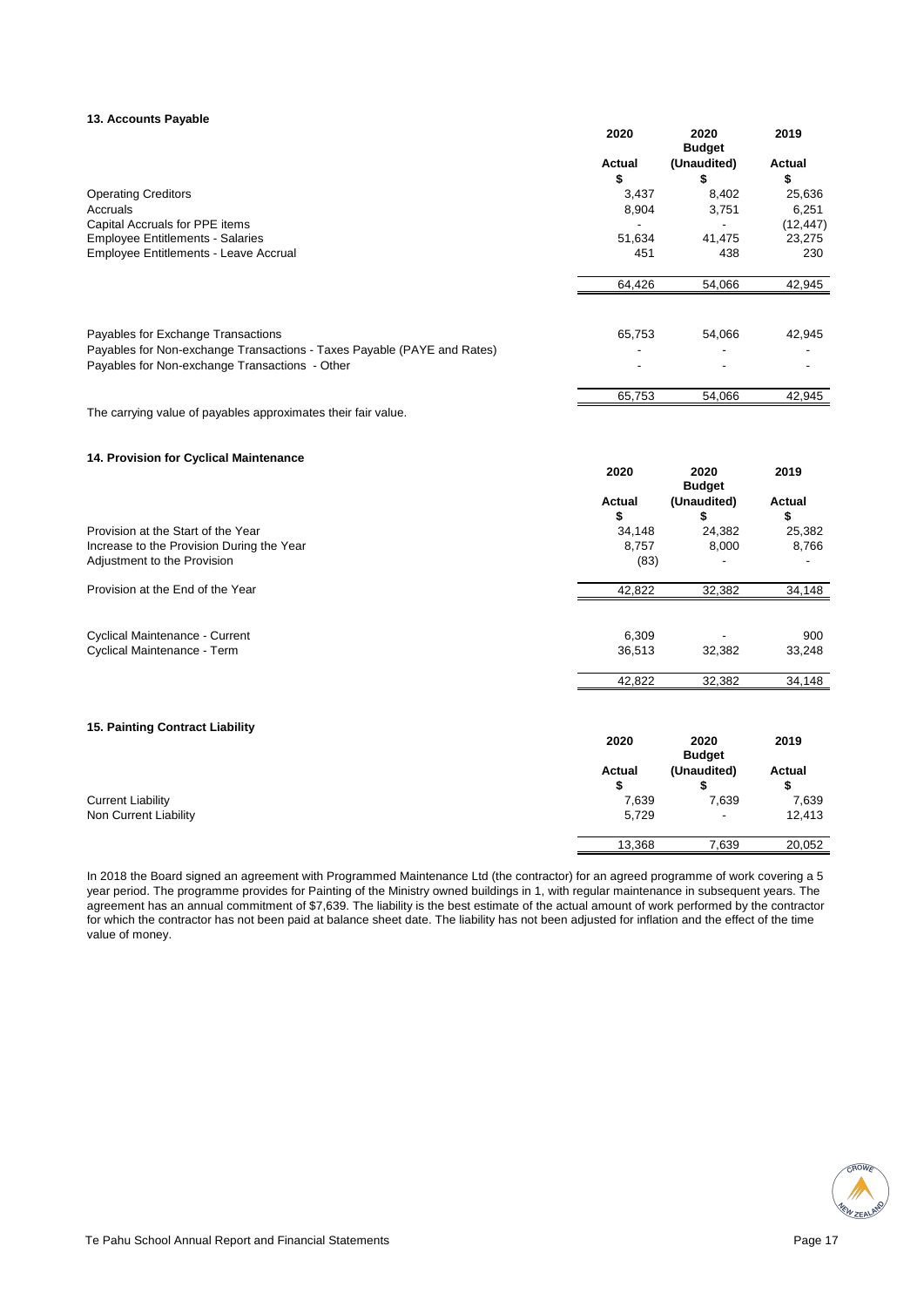#### **16. Finance Lease Liability**

The School has entered into a number of finance lease agreements for computers and other ICT equipment. Minimum lease payments payable:

| 2020   | 2020<br><b>Budget</b> | 2019   |
|--------|-----------------------|--------|
| Actual | (Unaudited)           | Actual |
|        |                       | S      |
| 7,334  | 7,211                 | 4,547  |
| 13.746 | 7.490                 | 2,908  |
| 21,080 | 14.701                | 7.455  |
|        |                       |        |

**BOT** 

#### **17. Funds Held (Owed) for Capital Works Projects**

During the year the School received and applied funding from the Ministry of Education for the following capital works projects:

|                                                                                                                         | 2020        | Opening<br><b>Balances</b><br>S | Receipts<br>from MoE<br>S | <b>Payments</b><br>ъ | Contribution/<br>(Write-off to<br><b>R&amp;M)</b>               | <b>Closing</b><br><b>Balances</b> |
|-------------------------------------------------------------------------------------------------------------------------|-------------|---------------------------------|---------------------------|----------------------|-----------------------------------------------------------------|-----------------------------------|
| <b>Block D&amp;C Upgrade</b>                                                                                            | in progress |                                 | 70,478                    | (46, 863)            |                                                                 | 23,615                            |
| Roofing Replacement                                                                                                     | in progress |                                 | 83,111                    | (79, 480)            |                                                                 | 3,631                             |
| Playground                                                                                                              | in progress |                                 | 8,561                     |                      |                                                                 | 8,561                             |
| Totals                                                                                                                  |             |                                 | 162,150                   | (126, 343)           |                                                                 | 35,807                            |
| <b>Represented by:</b><br>Funds Held on Behalf of the Ministry of Education<br>Funds Due from the Ministry of Education |             |                                 |                           |                      |                                                                 | 35,807<br>35,807                  |
|                                                                                                                         | 2019        | Opening<br><b>Balances</b>      | Receipts<br>from MoE      | <b>Payments</b>      | <b>BOT</b><br>Contribution/<br>(Write-off to<br><b>R&amp;M)</b> | Closing<br><b>Balances</b>        |
| Water Supply and Water filter replacement                                                                               | completed   |                                 | 10,327                    | (10, 327)            |                                                                 |                                   |
| Totals                                                                                                                  |             |                                 | 10,327                    | (10, 327)            |                                                                 |                                   |

#### **18. Related Party Transactions**

The School is a controlled entity of the Crown, and the Crown provides the major source of revenue to the school. The school enters into transactions with other entities also controlled by the Crown, such as government departments, state-owned enterprises and other Crown entities. Transactions with these entities are not disclosed as they occur on terms and conditions no more or less favourable than those that it is reasonable to expect the school would have adopted if dealing with that entity at arm's length.

Related party disclosures have not been made for transactions with related parties that are within a normal supplier or client/recipient relationship on terms and condition no more or less favourable than those that it is reasonable to expect the school would have adopted in dealing with the party at arm's length in the same circumstances. Further, transactions with other government agencies (for example, Government departments and Crown entities) are not disclosed as related party transactions when they are consistent with the normal operating arrangements between government agencies and undertaken on the normal terms and conditions for such transactions.

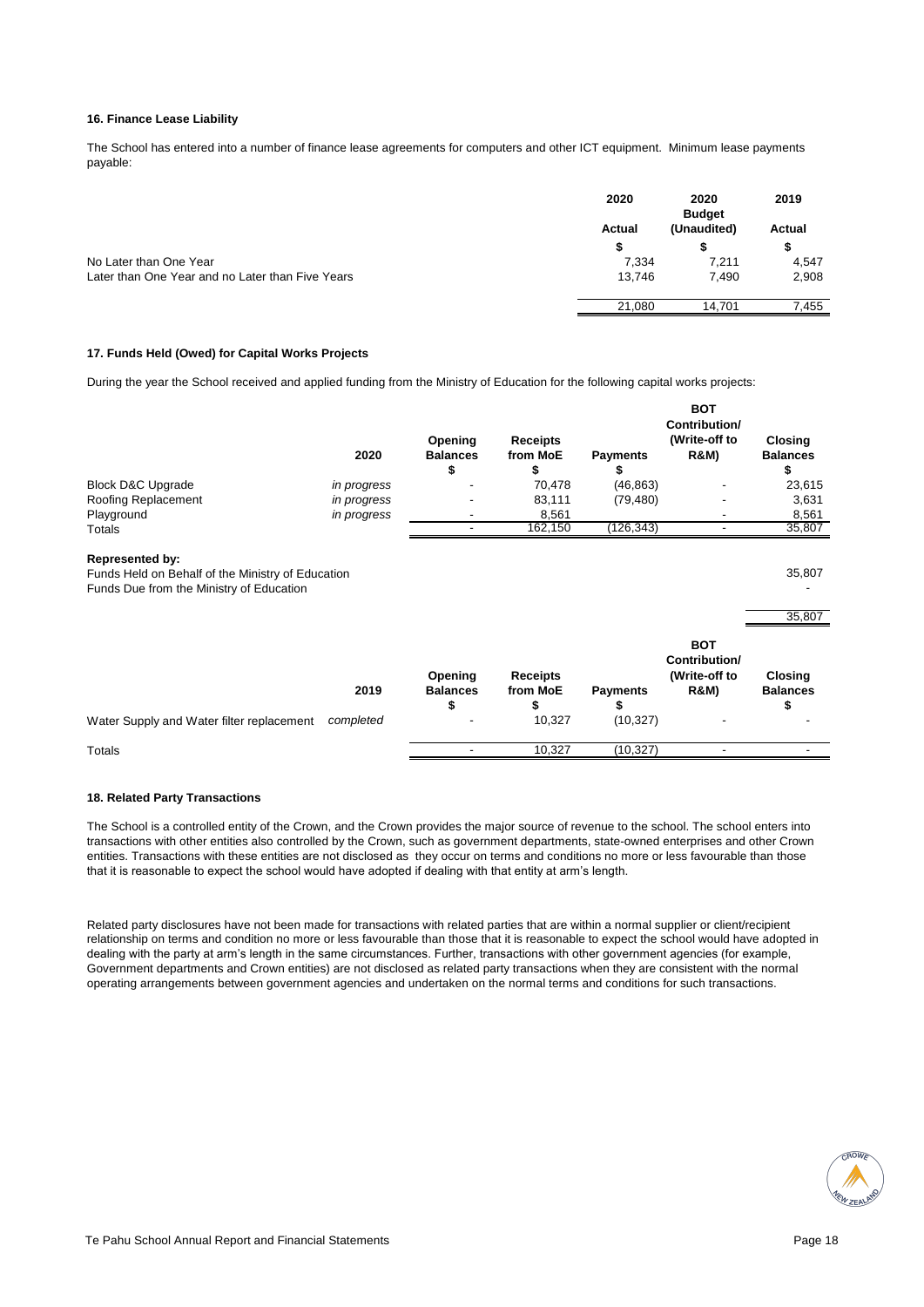#### **19. Remuneration**

*Key management personnel compensation*

Key management personnel of the School include all trustees of the Board, Principal, Deputy Principals and Heads of Departments.

|                                             | 2020<br>Actual<br>a<br>Ф | 2019<br>Actual<br>\$ |
|---------------------------------------------|--------------------------|----------------------|
| <b>Board Members</b>                        |                          |                      |
| Remuneration                                | 3,500                    | 3,732                |
| Full-time equivalent members                | 0.13                     | 0.21                 |
| Leadership Team                             |                          |                      |
| Remuneration                                | 299,832                  | 246,982              |
| Full-time equivalent members                | 3.00                     | 3.00                 |
| Total key management personnel remuneration | 303,332                  | 250,714              |
| Total full-time equivalent personnel        | 3.13                     | 3.21                 |

The full time equivalent for Board members has been determined based on attendance at Board meetings, Committee meetings and for other obligations of the Board, such as stand downs and suspensions, plus the estimated time for Board members to prepare for meetings.

*Principal* 

The total value of remuneration paid or payable to the Principal was in the following bands:

|                                                  | 2020        | 2019        |
|--------------------------------------------------|-------------|-------------|
|                                                  | Actual      | Actual      |
| Salaries and Other Short-term Employee Benefits: | \$000       | \$000       |
| Salary and Other Payments                        | $110 - 120$ | $100 - 110$ |
| <b>Benefits and Other Emoluments</b>             | $3 - 4$     | $3 - 4$     |
| <b>Termination Benefits</b>                      |             |             |

*Other Employees*

The number of other employees with remuneration greater than \$100,000 was in the following bands:

| Remuneration<br>\$000 | 2020                     | 2019<br>FTE Number FTE Number |
|-----------------------|--------------------------|-------------------------------|
| 100 - 110             | $\overline{\phantom{a}}$ | $\overline{\phantom{a}}$      |
|                       | 0.00                     | 0.00                          |

The disclosure for 'Other Employees' does not include remuneration of the Principal.

#### **20. Compensation and Other Benefits Upon Leaving**

The total value of compensation or other benefits paid or payable to persons who ceased to be trustees, committee member, or employees during the financial year in relation to that cessation and number of persons to whom all or part of that total was payable was as follows:

|                  | 2020                     | 2019   |
|------------------|--------------------------|--------|
|                  | Actual                   | Actual |
| Total            | $\overline{\phantom{0}}$ |        |
| Number of People | $\overline{\phantom{0}}$ |        |

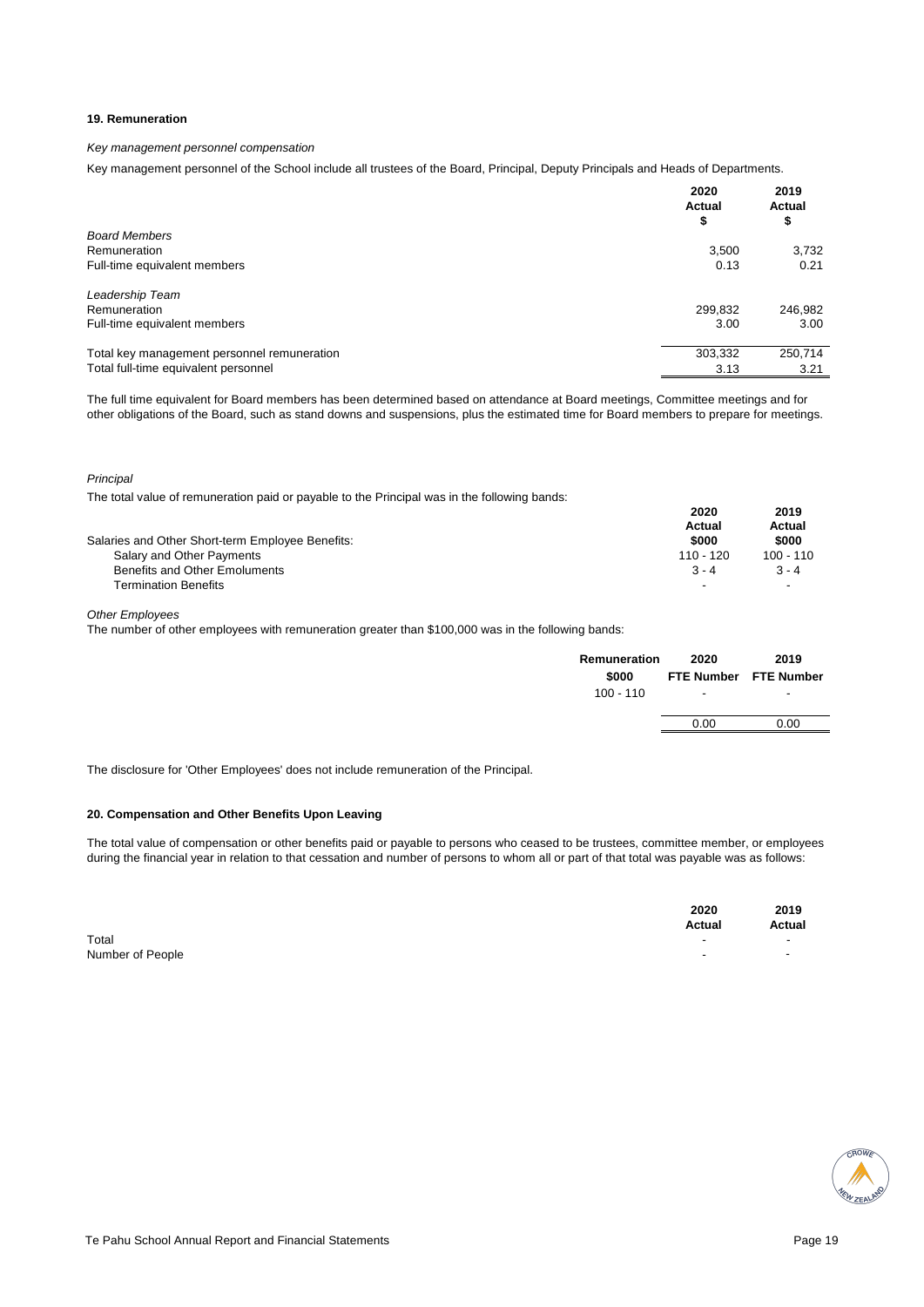#### **21. Contingencies**

There are no contingent liabilities (except as noted below) and no contingent assets as at 31 December 2020 (Contingent liabilities and assets at 31 December 2019: nil).

#### **Holidays Act Compliance – schools payroll**

The Ministry of Education performs payroll processing and payments on behalf of school boards of trustees, through payroll service provider Education Payroll Limited.

The Ministry's review of the schools sector payroll to ensure compliance with the Holidays Act 2003 is ongoing. The current phase of this review is to design potential solutions for any compliance breaches discovered in the initial phase of the Programme. Final calculations and potential impact on any specific individual will not be known until further detailed analysis and solutions have been completed.

To the extent that any obligation cannot reasonably be quantified at 31 December 2020, a contingent liability for the school may exist.

#### **22. Commitments**

#### **(a) Capital Commitments**

As at 31 December 2020 the Board has entered into contract agreements for capital works as follows:

a) \$83,216 contract with Playground Creations for the Playground Project as agent for the Ministry of Education. This project is fully funded by the Ministry and \$8,561 has been received of which \$0 has been spent on the project to balance date. This project has been approved by the Ministry

#### **(b) Operating Commitments**

There are no operating commitments as at 31 December 2020 (Operating commitments at 31 December 2019: nil).

#### **23. Managing Capital**

The School's capital is its equity and comprises capital contributions from the Ministry of Education for property, plant and equipment and accumulated surpluses and deficits. The School does not actively manage capital but attempts to ensure that income exceeds spending in most years. Although deficits can arise as planned in particular years, they are offset by planned surpluses in previous years or ensuing years.

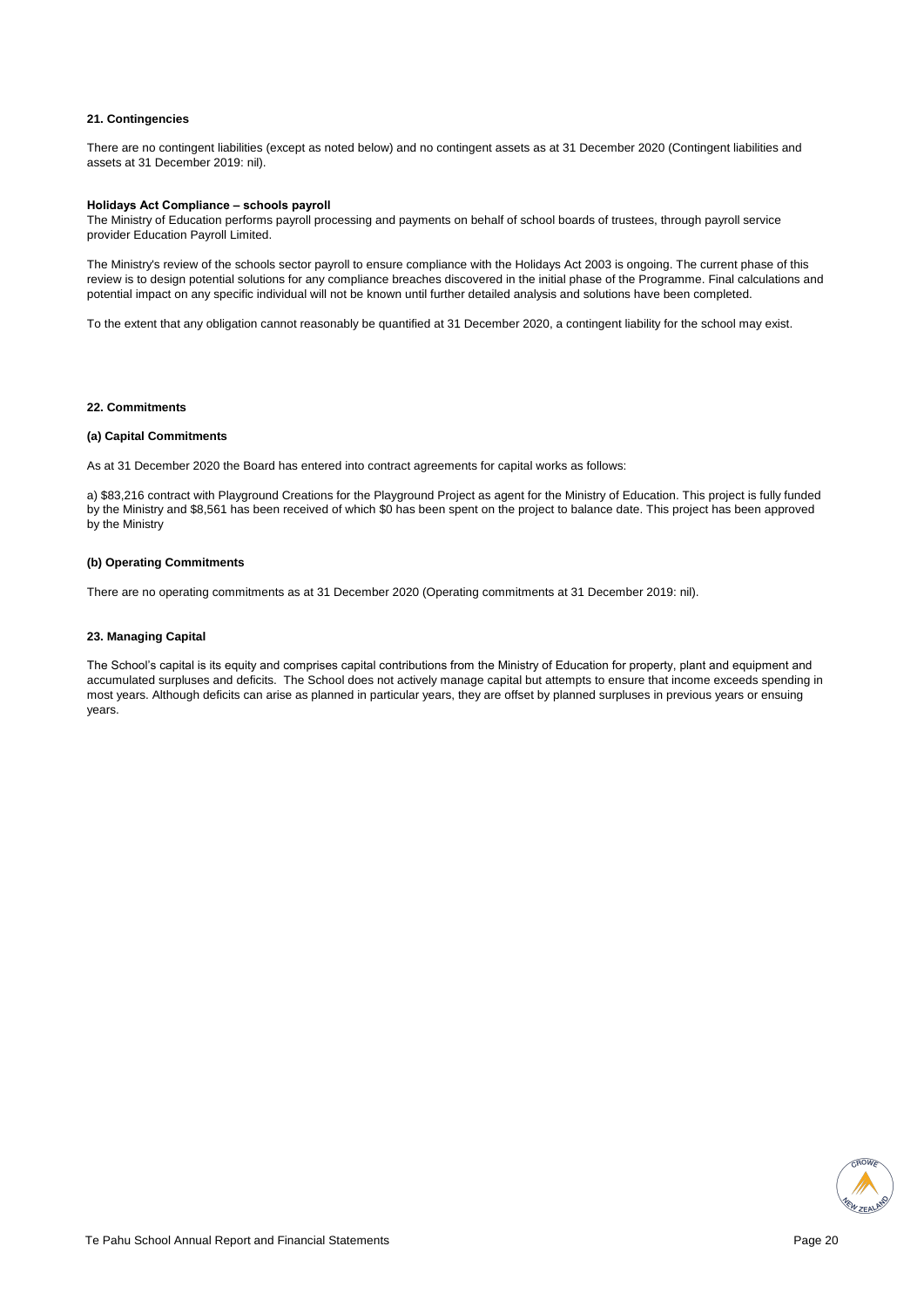#### **24. Financial Instruments**

The carrying amount of financial assets and liabilities in each of the financial instrument categories are as follows:

#### **Financial assets measured at amortised cost**

|                                                               | 2020    | 2020<br><b>Budget</b> | 2019    |
|---------------------------------------------------------------|---------|-----------------------|---------|
|                                                               | Actual  | (Unaudited)           | Actual  |
|                                                               | \$      | \$                    | \$      |
| Cash and Cash Equivalents                                     | 94.730  | 20,039                | 12,560  |
| Receivables                                                   | 53.222  | 42.705                | 23,961  |
| <b>Investments - Term Deposits</b>                            | 40.394  | 71.057                | 73,121  |
| Total Financial assets measured at amortised cost             | 188,346 | 133,801               | 109,642 |
| Financial liabilities measured at amortised cost              |         |                       |         |
| Payables                                                      | 64,426  | 54,066                | 42,945  |
| Borrowings - Loans                                            |         |                       |         |
| <b>Finance Leases</b>                                         | 16.281  | 14.701                | 7,455   |
| <b>Painting Contract Liability</b>                            | 13,368  | 7.639                 | 20,052  |
| <b>Total Financial Liabilities Measured at Amortised Cost</b> | 94.075  | 76,406                | 70,452  |

#### **25. Events After Balance Date**

There were no significant events after the balance date that impact these financial statements.

#### **26. Comparatives**

There have been a number of prior period comparatives which have been reclassified to make disclosure consistent with the current year.

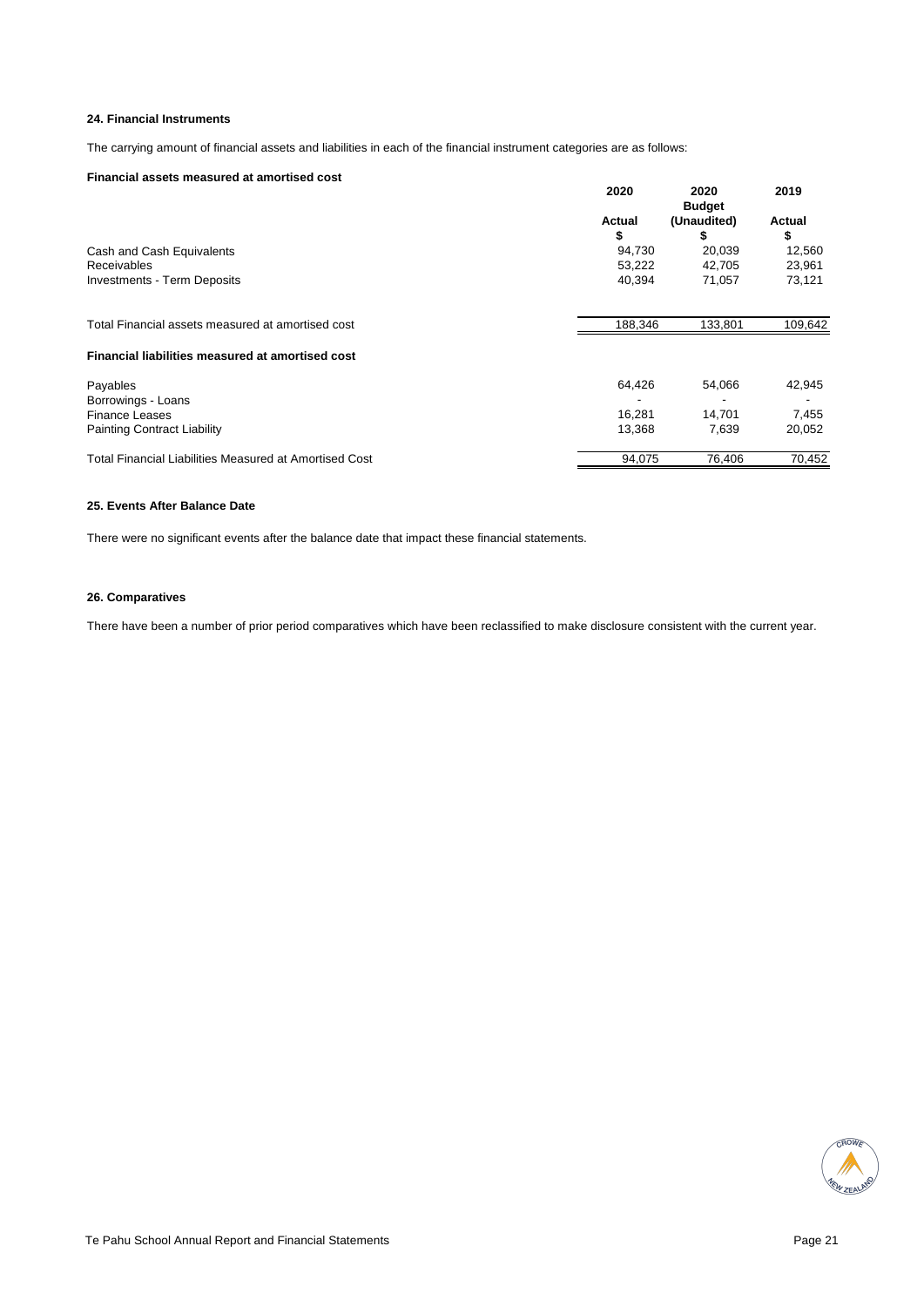### **Te Pahu School**

## **Kiwisport**

Kiwisport is a Government funding initiative to support students' participation in organised sport. In 2020, the school received total Kiwisport funding of \$1,682 (excluding GST). The funding was spent on sporting endeavours.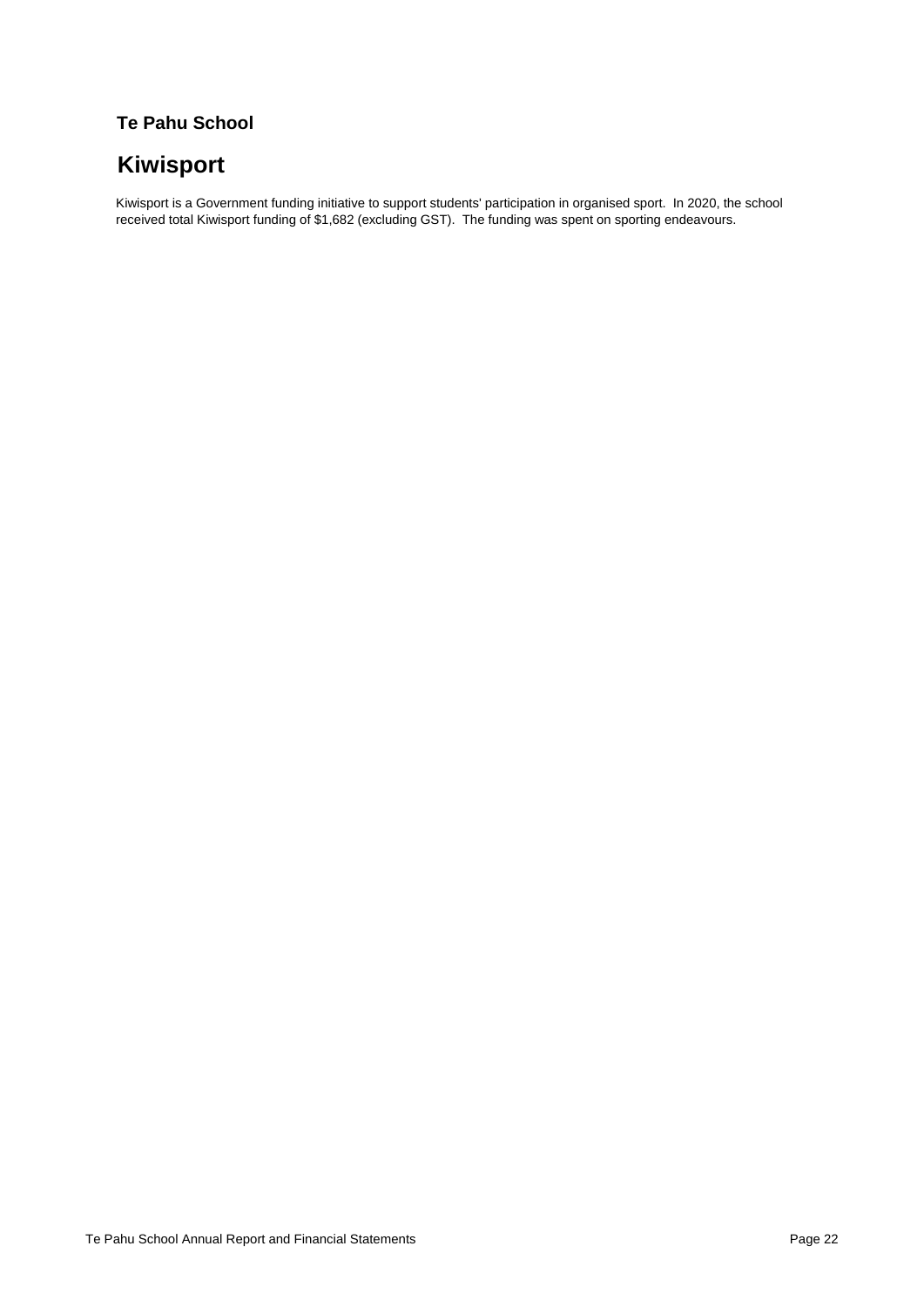

**Crowe New Zealand Audit Partnership**

Audit and Assurance Service

#### **INDEPENDENT AUDITOR'S REPORT**

**TO THE READERS OF TE PAHU SCHOOL'S FINANCIAL STATEMENTS FOR THE YEAR ENDED 31 DECEMBER 2020**

Level 3, Bridgewater Building 130 Grantham St Hamilton 3204 PO Box 24009 Abels Hamilton 3253 New Zealand Tel +64 7 838 2180 Fax +64 7 838 2181 www.crowe.nz

The Auditor-General is the auditor of Te Pahu School (the School). The Auditor-General has appointed me, Paul Lawrence, using the staff and resources of Crowe New Zealand Audit Partnership, to carry out the audit of the financial statements of the School on his behalf.

#### **Opinion**

We have audited the financial statements of the School on pages 2 to 21, that comprise the statement of financial position as at 31 December 2020, the statement of comprehensive revenue and expense, statement of changes in net assets/equity and statement of cash flows for the year ended on that date, and the notes to the financial statements that include accounting policies and other explanatory information.

In our opinion the financial statements of the School:

- present fairly, in all material respects:
	- o its financial position as at 31 December 2020; and
	- $\circ$  its financial performance and cash flows for the year then ended; and
- comply with generally accepted accounting practice in New Zealand in accordance with *Public Sector – Public Benefit Entity Standards, Reduced Disclosure Regime*.

Our audit was completed on 28 May 2021. This is the date at which our opinion is expressed.

The basis for our opinion is explained below. In addition, we outline the responsibilities of the Board and our responsibilities relating to the financial statements, we comment on other information, and we explain our independence.

#### **Basis for our opinion**

We carried out our audit in accordance with the Auditor-General's Auditing Standards, which incorporate the Professional and Ethical Standards and the International Standards on Auditing (New Zealand) issued by the New Zealand Auditing and Assurance Standards Board. Our responsibilities under those standards are further described in the Responsibilities of the auditor section of our report.

We have fulfilled our responsibilities in accordance with the Auditor-General's Auditing Standards.

We believe that the audit evidence we have obtained is sufficient and appropriate to provide a basis for our opinion.

*The title 'Partner' conveys that the person is a senior member within their respective division, and is among the group of persons who hold an equity*  interest (shareholder) in its parent entity, Findex Group Limited. The only professional service offering which is conducted by a partnership is the *Crowe Australasia external audit division. All other professional services offered by Findex Group Limited are conducted by a privately owned organisation and/or its subsidiaries.* 

*Findex (Aust) Pty Ltd, trading as Crowe Australasia is a member of Crowe Global, a Swiss verein. Each member firm of Crowe Global is a separate and independent legal entity. Findex (Aust) Pty Ltd and its affiliates are not responsible or liable for any acts or omissions of Crowe Global or any other member of Crowe Global. Crowe Global does not render any professional services and does not have an ownership or partnership interest in Findex (Aust) Pty Ltd.*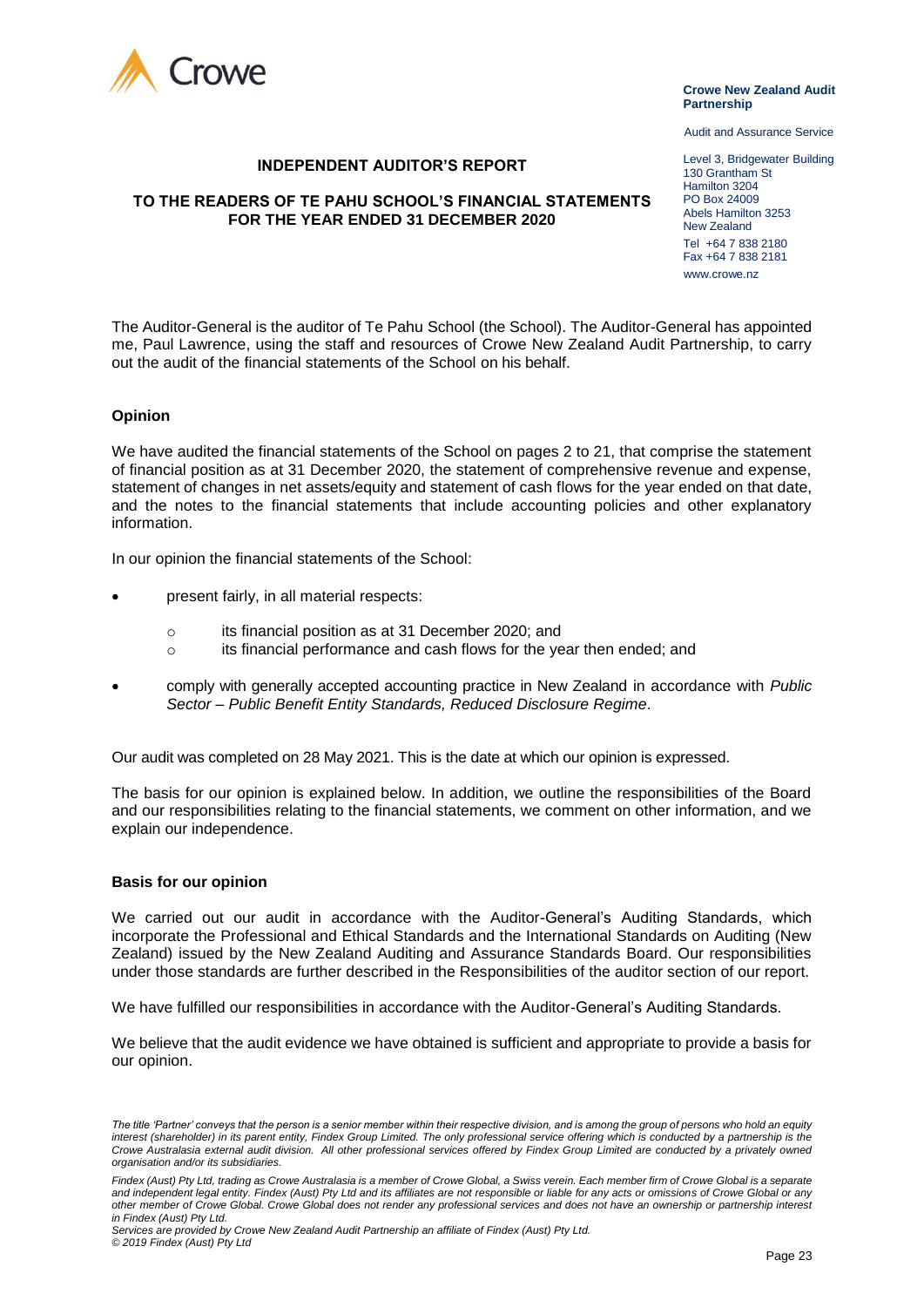

#### **Responsibilities of the Board for the financial statements**

The Board is responsible on behalf of the School for preparing financial statements that are fairly presented and that comply with generally accepted accounting practice in New Zealand. The Board of Trustees is responsible for such internal control as it determines is necessary to enable it to prepare financial statements that are free from material misstatement, whether due to fraud or error.

In preparing the financial statements, the Board is responsible on behalf of the School for assessing the School's ability to continue as a going concern. The Board is also responsible for disclosing, as applicable, matters related to going concern and using the going concern basis of accounting, unless there is an intention to close or merge the School, or there is no realistic alternative but to do so.

The Board's responsibilities, in terms of the requirements of the Education and Training Act 2020, arise from section 87 of the Education Act 1989.

#### **Responsibilities of the auditor for the audit of the financial statements**

Our objectives are to obtain reasonable assurance about whether the financial statements, as a whole, are free from material misstatement, whether due to fraud or error, and to issue an auditor's report that includes our opinion.

Reasonable assurance is a high level of assurance, but is not a guarantee that an audit carried out in accordance with the Auditor-General's Auditing Standards will always detect a material misstatement when it exists. Misstatements are differences or omissions of amounts or disclosures, and can arise from fraud or error. Misstatements are considered material if, individually or in the aggregate, they could reasonably be expected to influence the decisions of readers taken on the basis of these financial statements.

For the budget information reported in the financial statements, our procedures were limited to checking that the information agreed to the School's approved budget.

We did not evaluate the security and controls over the electronic publication of the financial statements.

As part of an audit in accordance with the Auditor-General's Auditing Standards, we exercise professional judgement and maintain professional scepticism throughout the audit. Also:

- We identify and assess the risks of material misstatement of the financial statements, whether due to fraud or error, design and perform audit procedures responsive to those risks, and obtain audit evidence that is sufficient and appropriate to provide a basis for our opinion. The risk of not detecting a material misstatement resulting from fraud is higher than for one resulting from error, as fraud may involve collusion, forgery, intentional omissions, misrepresentations, or the override of internal control.
- We obtain an understanding of internal control relevant to the audit in order to design audit procedures that are appropriate in the circumstances, but not for the purpose of expressing an opinion on the effectiveness of the School's internal control.
- We evaluate the appropriateness of accounting policies used and the reasonableness of accounting estimates and related disclosures made by the Board.
- We conclude on the appropriateness of the use of the going concern basis of accounting by the Board and, based on the audit evidence obtained, whether a material uncertainty exists related to events or conditions that may cast significant doubt on the School's ability to continue as a going concern. If we conclude that a material uncertainty exists, we are required to draw attention in our auditor's report to the related disclosures in the financial statements or, if such disclosures are inadequate, to modify our opinion. Our conclusions are based on the audit evidence obtained up to the date of our auditor's report. However, future events or conditions may cause the School to cease to continue as a going concern.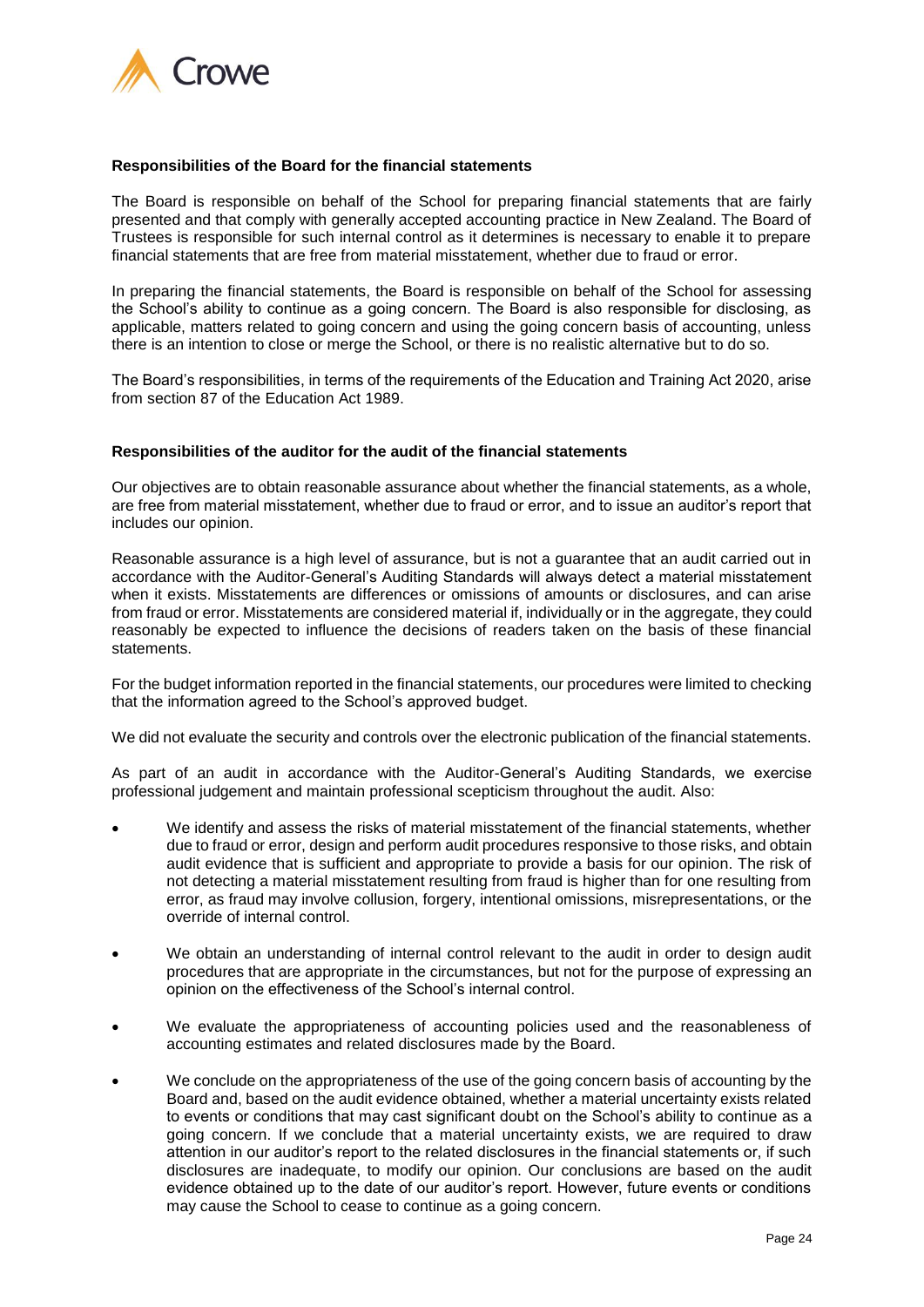

- We evaluate the overall presentation, structure and content of the financial statements, including the disclosures, and whether the financial statements represent the underlying transactions and events in a manner that achieves fair presentation.
- We assess the risk of material misstatement arising from the Novopay payroll system, which may still contain errors. As a result, we carried out procedures to minimise the risk of material errors arising from the system that, in our judgement, would likely influence readers' overall understanding of the financial statements.

We communicate with the Board regarding, among other matters, the planned scope and timing of the audit and significant audit findings, including any significant deficiencies in internal control that we identify during our audit.

Our responsibilities arises from the Public Audit Act 2001.

#### **Other information**

The Board is responsible for the other information. The other information comprises the Kiwisport and Analysis of Variance Reporting, but does not include the financial statements, and our auditor's report thereon.

Our opinion on the financial statements does not cover the other information and we do not express any form of audit opinion or assurance conclusion thereon.

In connection with our audit of the financial statements, our responsibility is to read the other information. In doing so, we consider whether the other information is materially inconsistent with the financial statements or our knowledge obtained in the audit, or otherwise appears to be materially misstated. If, based on our work, we conclude that there is a material misstatement of this other information, we are required to report that fact. We have nothing to report in this regard.

#### **Independence**

We are independent of the School in accordance with the independence requirements of the Auditor-General's Auditing Standards, which incorporate the independence requirements of Professional and Ethical Standard 1: *International Code of Ethics for Assurance Practitioners* issued by the New Zealand Auditing and Assurance Standards Board.

Other than the audit, we have no relationship with or interests in the School.

Paul Lawrence Crowe New Zealand Audit Partnership On behalf of the Auditor-General Hamilton, New Zealand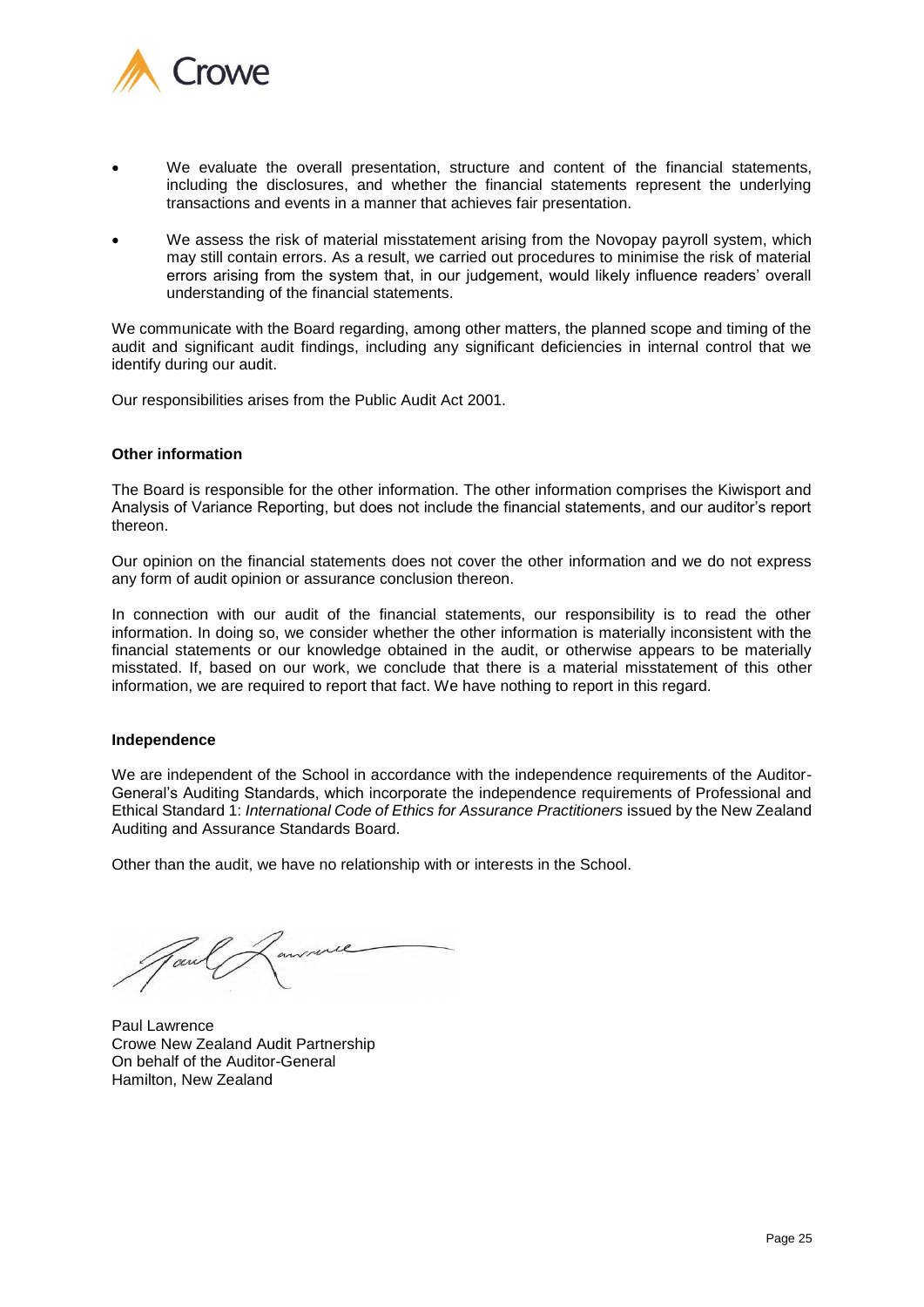

MINISTRY OF EDUCATION TE TĂHUHU O TE MÂTAURANGA

≈

**Analysis of Variance Reporting** 



| School Name:          | Te Pahu School                                                                                                                                                                                                                                                                     | School Number: 2013 |                                                                                                                                                                                                                                                                |
|-----------------------|------------------------------------------------------------------------------------------------------------------------------------------------------------------------------------------------------------------------------------------------------------------------------------|---------------------|----------------------------------------------------------------------------------------------------------------------------------------------------------------------------------------------------------------------------------------------------------------|
| <b>Strategic Aim:</b> |                                                                                                                                                                                                                                                                                    |                     | Student Achievement: Lift student achievement in literacy and numeracy through a range of initiatives including inquiry                                                                                                                                        |
| <b>Annual Aim:</b>    | Deepen understanding to embed assessment for learning practices, with a focus on feedback and feedforward.<br>Specify interests, needs and next steps for all students below expectation within our class descriptions and review termly                                           |                     | Deepen teaching and learning through an inquiry based learning environment fostering metacognition and learning to learn.<br>Develop IEPs for priority learners involving teachers, parents, Learning Support Coordinators and outside agencies when required. |
| Target:               | Monitor student achievement against curriculum levels on our school progress graphs each term.<br>٠<br>2020 Annual Targets: Mathematics<br>Year Seven Students: To move seven students working within curriculum level 2 to work at the end of Curriculum level 3, towards level 4 |                     | Extend student thinking and collaborative practices through the digital technologies curriculum and an e-learning approach.                                                                                                                                    |
| <b>Baseline Data:</b> | Year 7 Students:<br>Seven year 7 students are working within level 2 of the curriculum                                                                                                                                                                                             |                     |                                                                                                                                                                                                                                                                |
|                       |                                                                                                                                                                                                                                                                                    |                     |                                                                                                                                                                                                                                                                |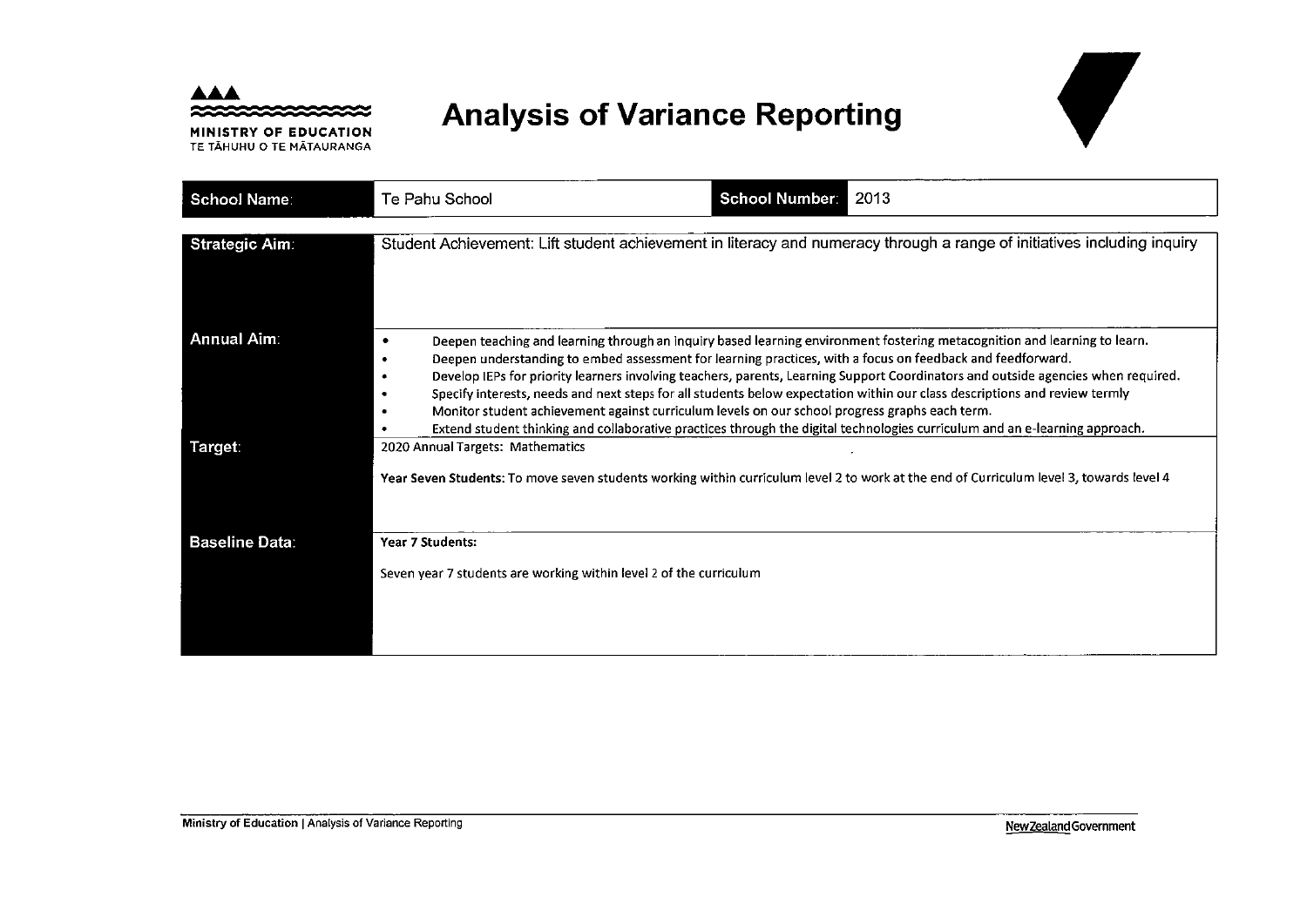| <b>Actions</b><br>What did we do?                                                                                                                                                                                                                                                                                                                                                                                                                                                                                                                                                                                                                   | <b>Outcomes</b><br><b>What happened?</b>                                                                                                                                                                                                                                                                                                                                                                                   | <b>Reasons for the variance</b><br>Why did it happen?                                                                                                                                                                                                                                                                                                                                                                                                                                                                                                                                                                                                                                                                                                                                                                                                                     | <b>Evaluation</b><br>Where to next?                                                                                                                                                                                                                                                                                                                                     |
|-----------------------------------------------------------------------------------------------------------------------------------------------------------------------------------------------------------------------------------------------------------------------------------------------------------------------------------------------------------------------------------------------------------------------------------------------------------------------------------------------------------------------------------------------------------------------------------------------------------------------------------------------------|----------------------------------------------------------------------------------------------------------------------------------------------------------------------------------------------------------------------------------------------------------------------------------------------------------------------------------------------------------------------------------------------------------------------------|---------------------------------------------------------------------------------------------------------------------------------------------------------------------------------------------------------------------------------------------------------------------------------------------------------------------------------------------------------------------------------------------------------------------------------------------------------------------------------------------------------------------------------------------------------------------------------------------------------------------------------------------------------------------------------------------------------------------------------------------------------------------------------------------------------------------------------------------------------------------------|-------------------------------------------------------------------------------------------------------------------------------------------------------------------------------------------------------------------------------------------------------------------------------------------------------------------------------------------------------------------------|
| Analyse and utilize PAT, and<br>$\bullet$<br>PRIME testing for information to<br>plan to meet students' needs.<br>Effective teaching to address<br>٠<br>needs with a focus on target<br>students.<br>Employment of teacher aide to<br>٠<br>support teaching of PRIME<br>maths in Kokako<br>Introduce 'Mathwhizz' across the<br>٠<br>senior school<br>Professional development in the<br>٠<br>teaching of PRIME Math<br>Teacher sharing of strategies to<br>$\bullet$<br>support maths learning in a staff<br>meeting each term.<br>Cross-group students between<br>٠<br>classrooms to best meet their<br>learning needs.<br>Planning for next year: | Two of the target students have left our<br>school and are no longer included in the<br>data.<br>One year 7 student is now working at the<br>end of level 3 and has reached the target<br>set.<br>Two Year 7 students are working within<br>level 3-3P<br>Two students have had accelerated<br>learning and are now working within level<br>4 of the curriculum.<br>One student has moved 2 curriculum<br>levels in a year | Due to the disruption this year with<br>COVID-19 learning has been disrupted for<br>these priority learners<br>Identifying the needs of the learners<br>through assessment data and prioritising<br>these students in day to day teaching.<br>Having a home school approach<br>developing individual education<br>plans(IEPs) for these learners involving<br>the parents, students, teachers to set<br>goals.<br>Engaging the learners with 'real life'<br>situations and meaningful tasks for<br>mathematics<br>Our learning support coordinator<br>supporting the teachers and the teacher<br>aide to support the learning of these<br>students<br>Increased teacher knowledge in the<br>teaching of PRIME math supported by<br>Mathwhizz<br>Collaborating at staff meetings and<br>participating in PRIME professional<br>development increased teacher<br>knowledge. | Continue best practice of identifying<br>priority learners in class descriptions,<br>implementing IEPs for these learners,<br>highlighting them in teacher planning and<br>prioritising teaching and learning.<br>Continue to support learning with a<br>teacher aide, funded through the<br>operations fund.<br>Continue to invest in mathwhizz to<br>support learning |
|                                                                                                                                                                                                                                                                                                                                                                                                                                                                                                                                                                                                                                                     |                                                                                                                                                                                                                                                                                                                                                                                                                            | Continue the students who did not reach the annual target as Priority learners, collaborating with whanau, learning support coordinator, SENCO, teachers and teacher aide to                                                                                                                                                                                                                                                                                                                                                                                                                                                                                                                                                                                                                                                                                              |                                                                                                                                                                                                                                                                                                                                                                         |

Ministry of Education | Analysis of Variance Reporting

implement learning systems to support the learner in their achievement.

New Zealand Government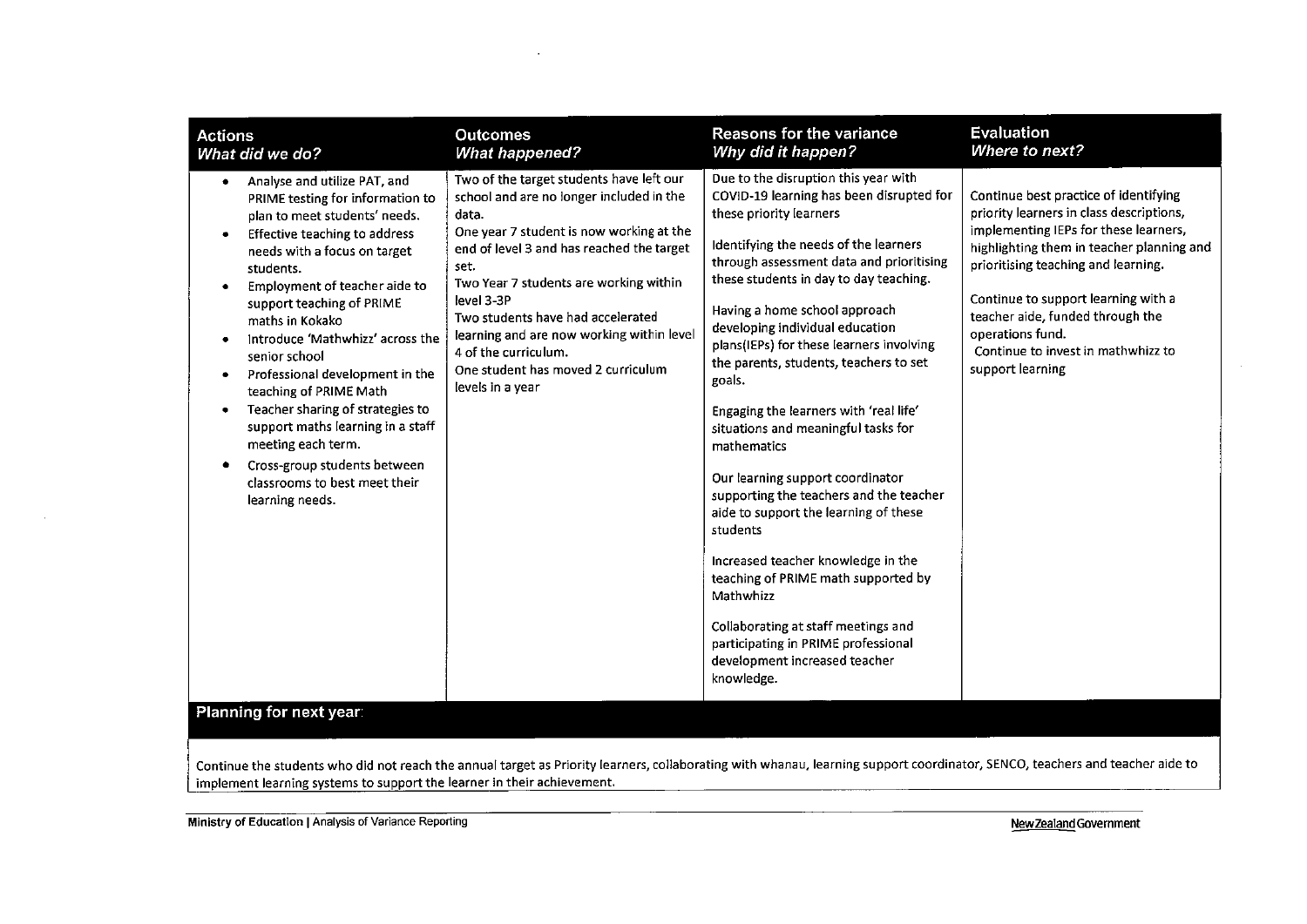$\mathcal{L}^{\pm}$ 

e de partido

**THE REAL PROPERTY OF A PROPERTY** 

 $\sim 10^{-1}$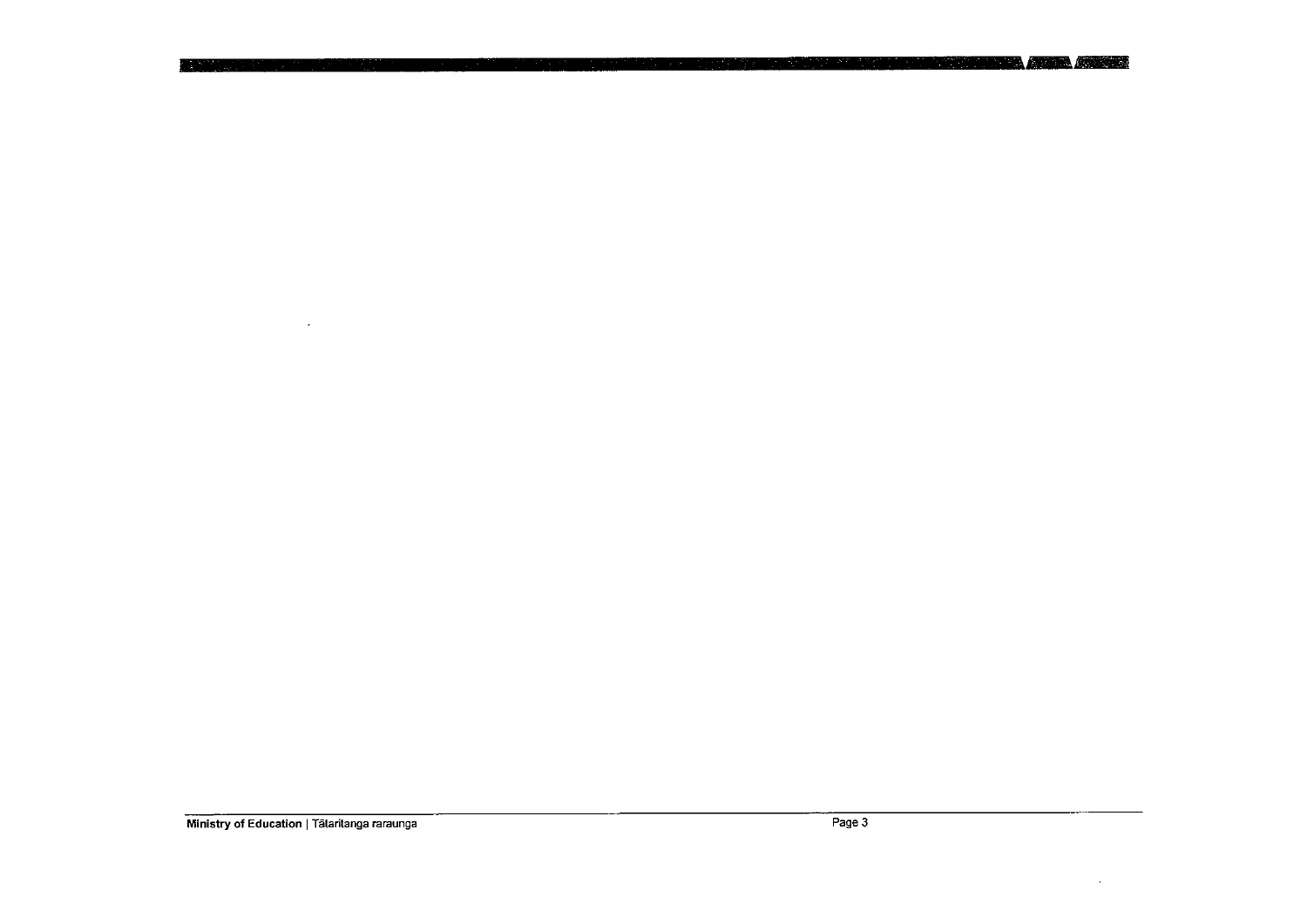**AA** 

MINISTRY OF EDUCATION TE TÂHUHU O TE MÂTAURANGA

## **Analysis of Variance Reporting**



| <b>School Name:</b>   | School Number:<br>2013<br>Te Pahu School                                                                                                                                                                                                                                                                                                                                                                                                                                                                                                                                                                                                                                                                                                    |
|-----------------------|---------------------------------------------------------------------------------------------------------------------------------------------------------------------------------------------------------------------------------------------------------------------------------------------------------------------------------------------------------------------------------------------------------------------------------------------------------------------------------------------------------------------------------------------------------------------------------------------------------------------------------------------------------------------------------------------------------------------------------------------|
| <b>Strategic Aim:</b> | Student Achievement: Lift student achievement in literacy and numeracy through a range of initiatives including inquiry                                                                                                                                                                                                                                                                                                                                                                                                                                                                                                                                                                                                                     |
| <b>Annual Aim:</b>    | Deepen teaching and learning through an inquiry based learning environment fostering metacognition and learning to learn.<br>Deepen understanding to embed assessment for learning practices, with a focus on feedback and feedforward.<br>Develop IEPs for priority learners involving teachers, parents, Learning Support Coordinators and outside agencies when required.<br>Specify interests, needs and next steps for all students below expectation within our class descriptions and review termly<br>Monitor student achievement against curriculum levels on our school progress graphs each term.<br>Extend student thinking and collaborative practices through the digital technologies curriculum and an e-learning approach. |
| Target:               | 2020 Annual Targets: Reading<br>Year two:<br>Move 3 students from Yellow level (6,7,8) to Turquoise (17/18)-<br>Move 1 student from Blue $(9,10,11)$ to Turquoise $(17/8)$ -<br>Year Five:<br>Move 1 student from Turquoise (17/18) to Level 25 (9-9.5years)-<br>Move 2 students from Purple (19/20) to Level 27/28 (10-11years)-                                                                                                                                                                                                                                                                                                                                                                                                           |
| <b>Baseline Data</b>  | Year two Students:<br>Three students working at Yellow level (6,7,8)<br>One student working at Blue level (9,10,11)<br>Year five Students:<br>One student working at Turquoise level (17/18)<br>Two students working at Purple (19/20)                                                                                                                                                                                                                                                                                                                                                                                                                                                                                                      |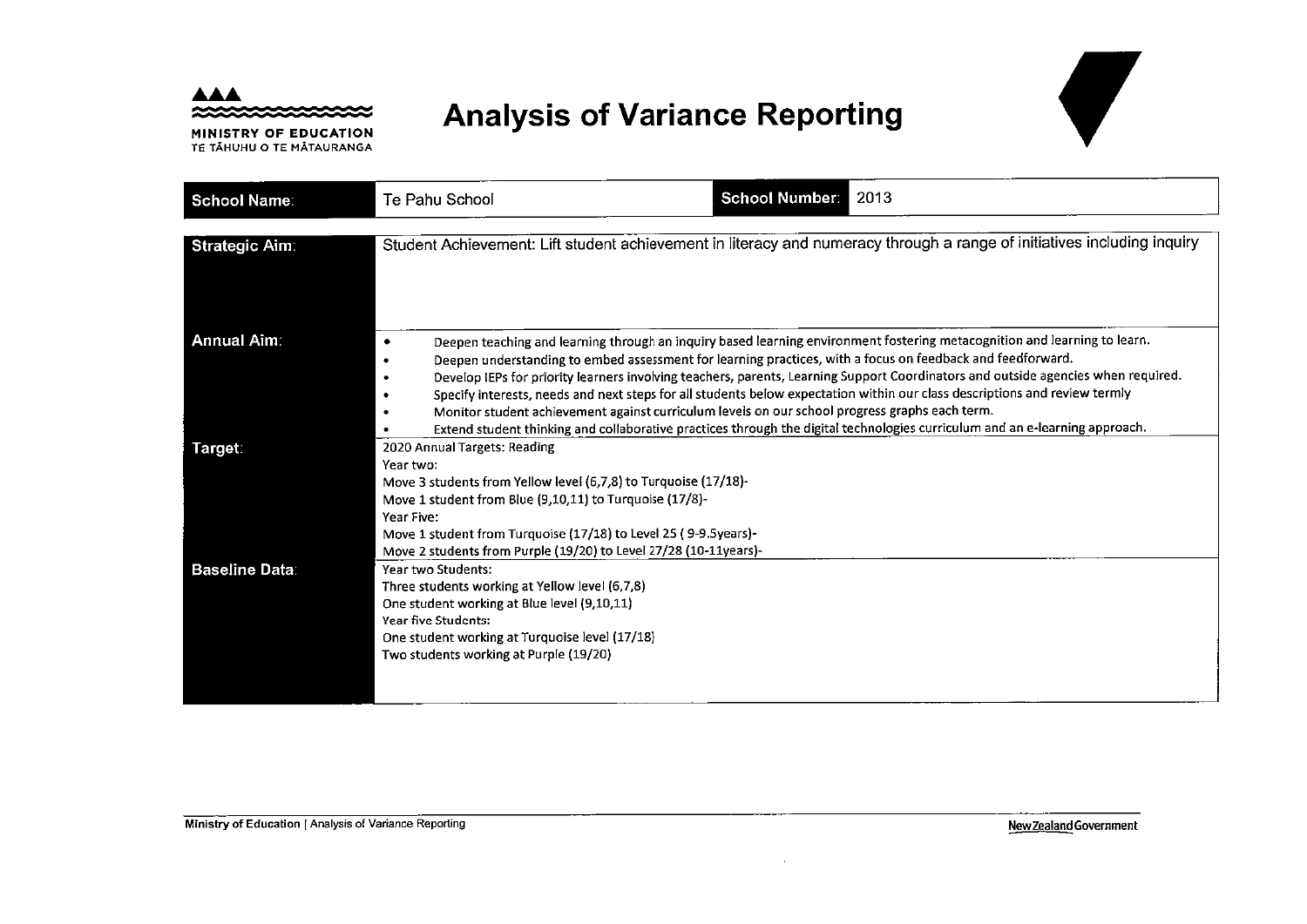| <b>Actions</b><br>What did we do?                                                                                                                                                                                                                                                                                                                                                                                                                                                                                                                                                                       | <b>Outcomes</b><br><b>What happened?</b>                                                                                                                                                                                                                                                                                                                                                                                                                                                                                                                                                                                                                              | <b>Reasons for the variance</b><br>Why did it happen?                                                                                                                                                                                                                                                                                                                                                                                                                                                                                           | <b>Evaluation</b><br>Where to next?                                                                                                                                                                                                                                                                           |
|---------------------------------------------------------------------------------------------------------------------------------------------------------------------------------------------------------------------------------------------------------------------------------------------------------------------------------------------------------------------------------------------------------------------------------------------------------------------------------------------------------------------------------------------------------------------------------------------------------|-----------------------------------------------------------------------------------------------------------------------------------------------------------------------------------------------------------------------------------------------------------------------------------------------------------------------------------------------------------------------------------------------------------------------------------------------------------------------------------------------------------------------------------------------------------------------------------------------------------------------------------------------------------------------|-------------------------------------------------------------------------------------------------------------------------------------------------------------------------------------------------------------------------------------------------------------------------------------------------------------------------------------------------------------------------------------------------------------------------------------------------------------------------------------------------------------------------------------------------|---------------------------------------------------------------------------------------------------------------------------------------------------------------------------------------------------------------------------------------------------------------------------------------------------------------|
| <b>Effectively utilize running</b><br>records, PAT, and PROBE to identify and<br>meet the needs of students.<br>Identify students and groups of<br>students to be specifically targeted<br>through classroom teaching.<br>Use of relevant professional<br>learning to support teacher knowledge in<br>the teaching of reading.<br>Support learners in the 'Early<br>Words' program<br>Cross-group students between<br>classrooms to best meet their learning<br>needs.<br>Through our local curriculum<br>reading will be purposeful and<br>meaningful to the student<br><b>Planning for next year:</b> | One of the Year 2 students reached the<br>target of reading at Turquoise (17/18)-<br>moving from level 6 to level 18.<br>Two of the Year 2 students moved from<br>level 6- level 16. They are working just<br>below the set annual target. These<br>students continue to be closely<br>monitored.<br>The fourth year 2 students reached the<br>target moving from level 9-level 18.<br>Three of the four students are working at<br>or above the set target<br>Year five students:<br>One of the target students has left our<br>school during the year. Of the two<br>remaining students in year 5 one student<br>moved from 2B-2A. The other student<br>moved 2P-2A | Identifying the needs of the learners<br>through assessment data and prioritising<br>these students in day to day teaching.<br>Having a home school approach<br>developing individual education plans for<br>these learners involving the parents,<br>students, teachers to set goals.<br>We developed the skills required with a<br>group of parents to support the<br>implementation of 'Early Words' in the<br>junior school.<br>Due to the disruption this year with<br>COVID-19 learning has been disrupted for<br>these priority learners | Continue best practice of identifying<br>priority learners in class descriptions,<br>implementing IEPs for these learners,<br>highlighting them in teacher planning and<br>prioritising teaching and learning.<br>Continue to support learning with a<br>teacher aide, funded through the<br>operations fund. |
|                                                                                                                                                                                                                                                                                                                                                                                                                                                                                                                                                                                                         |                                                                                                                                                                                                                                                                                                                                                                                                                                                                                                                                                                                                                                                                       |                                                                                                                                                                                                                                                                                                                                                                                                                                                                                                                                                 |                                                                                                                                                                                                                                                                                                               |

Continue the students who did not reach the annual target as Priority learners, collaborating with whanau, learning support coordinator, SENCO, teachers and teacher into the learning systems to support the learner in their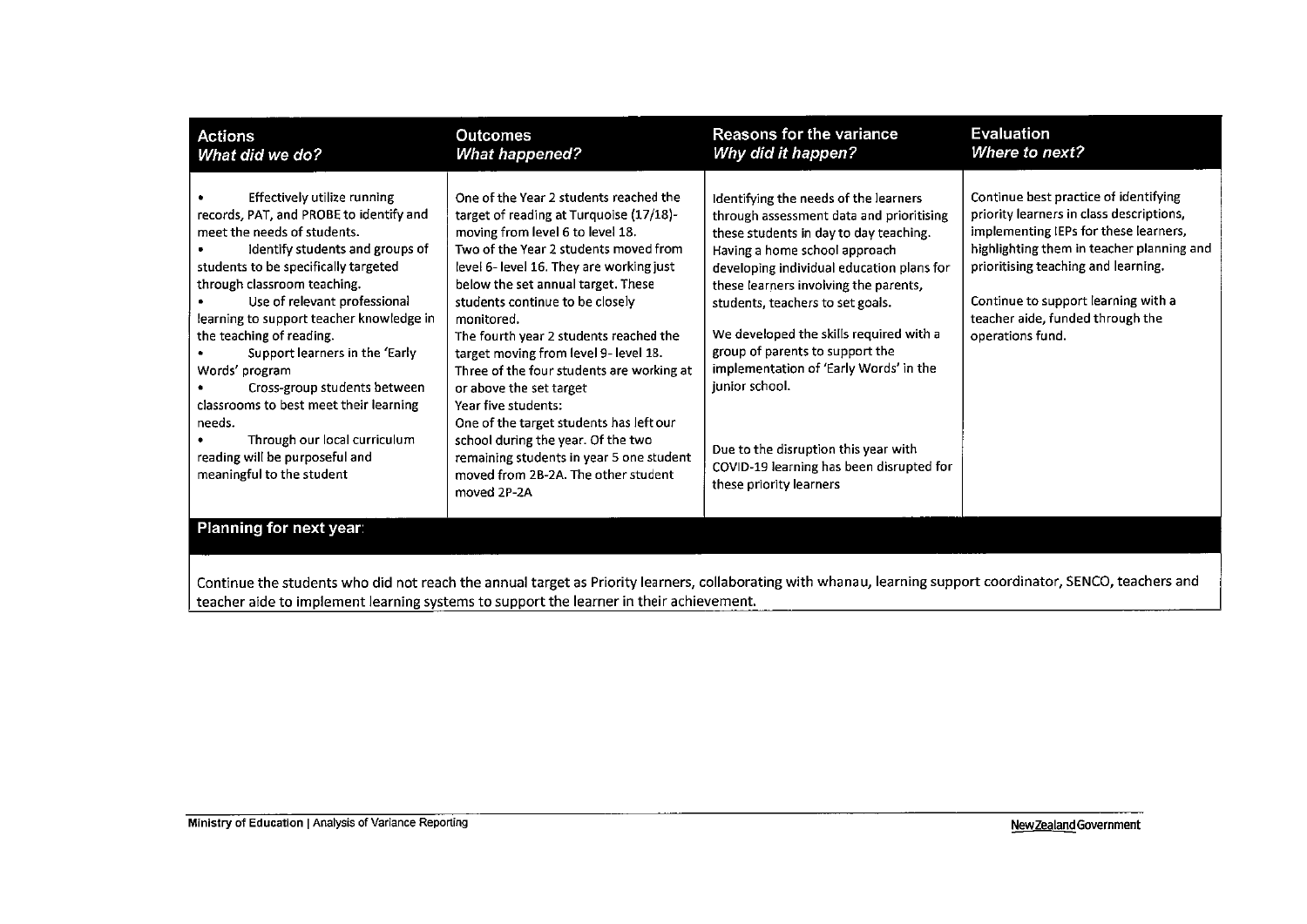≈

MINISTRY OF EDUCATION TE TĂHUHU O TE MĂTAURANGA

## **Analysis of Variance Reporting**



| <b>School Name</b>           | Te Pahu School                                                                                                                                                                    | School Number: 2013                                                                                                                                                                                                                                                                                                                                                                                                                                                                                                                                                                                                                       |
|------------------------------|-----------------------------------------------------------------------------------------------------------------------------------------------------------------------------------|-------------------------------------------------------------------------------------------------------------------------------------------------------------------------------------------------------------------------------------------------------------------------------------------------------------------------------------------------------------------------------------------------------------------------------------------------------------------------------------------------------------------------------------------------------------------------------------------------------------------------------------------|
| <b>Strategic Aim:</b>        |                                                                                                                                                                                   | Student Achievement: Lift student achievement in literacy and numeracy through a range of initiatives including inquiry                                                                                                                                                                                                                                                                                                                                                                                                                                                                                                                   |
| <b>Annual Aim</b><br>Target: | ٠<br>Monitor student achievement against curriculum levels on our school progress graphs each term.<br>2020 Annual Targets: Writing                                               | Deepen teaching and learning through an inquiry based learning environment fostering metacognition and learning to learn.<br>Deepen understanding to embed assessment for learning practices, with a focus on feedback and feedforward.<br>Develop IEPs for priority learners involving teachers, parents, Learning Support Coordinators and outside agencies when required.<br>Specify interests, needs and next steps for all students below expectation within our class descriptions and review termly<br>Extend student thinking and collaborative practices through the digital technologies curriculum and an e-learning approach. |
|                              | Year 5 students: To move 5 students from beginning level 2 to beginning level 3 of the NZC<br>Year 7 students: To move 5 students end of level 2 to the end of level 3 of the NZC |                                                                                                                                                                                                                                                                                                                                                                                                                                                                                                                                                                                                                                           |
| <b>Baseline Data:</b>        | Year 5 students:                                                                                                                                                                  |                                                                                                                                                                                                                                                                                                                                                                                                                                                                                                                                                                                                                                           |
|                              | Five year 5 students are working at the beginning of level 2 of the NZC                                                                                                           |                                                                                                                                                                                                                                                                                                                                                                                                                                                                                                                                                                                                                                           |
|                              | Year 7 students:                                                                                                                                                                  |                                                                                                                                                                                                                                                                                                                                                                                                                                                                                                                                                                                                                                           |
|                              | Five year 7 students are working at the end of level 2 of the NZC                                                                                                                 |                                                                                                                                                                                                                                                                                                                                                                                                                                                                                                                                                                                                                                           |